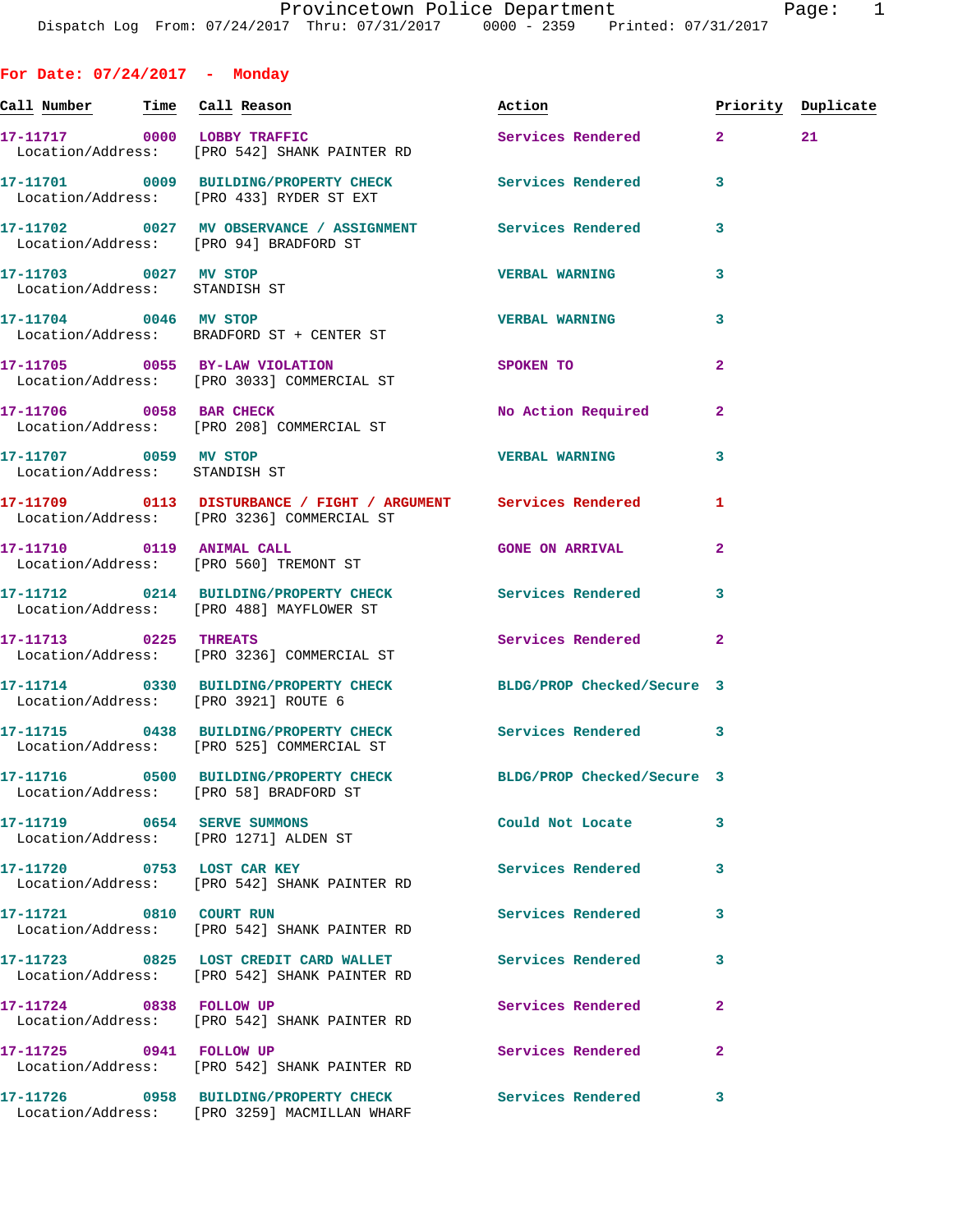|                                      | Provincetown Police Department The Page: 2                                                                                        |                           |                         |
|--------------------------------------|-----------------------------------------------------------------------------------------------------------------------------------|---------------------------|-------------------------|
|                                      | 17-11727 1000 INJURED DUCK Services Rendered 2<br>Location/Address: [PRO 542] SHANK PAINTER RD                                    |                           |                         |
|                                      | 17-11728 1023 REASSURANCE CHECK Services Rendered 3<br>Location/Address: [PRO 1158] WINSLOW ST                                    |                           |                         |
|                                      | 17-11729 1031 LOST DRIVER'S LICENSE               Services Rendered         3<br>Location/Address:     [PRO 542] SHANK PAINTER RD |                           |                         |
|                                      | 17-11730 1052 MV OBSERVANCE / ASSIGNMENT Services Rendered 3<br>Location/Address: [PRO 2521] ROUTE 6                              |                           |                         |
|                                      | 17-11731 1205 PARKING COMPLAINT / GENERAL Could Not Locate 3<br>Location/Address: [PRO 1592] PEARL ST                             |                           |                         |
| Refer To Arrest: 17-171-AR           | 17-11732 1215 SERVE WARRANT<br>Location/Address: [PRO 1271] ALDEN ST                                                              | Arrest(s) Made            | 3                       |
|                                      | 17-11733 1229 MISSING PERSON/LOCATED Services Rendered 1<br>Location/Address: [PRO 962] JOHNSON ST                                |                           |                         |
|                                      | 17-11734 1234 LOST WALLET<br>Location/Address: [PRO 542] SHANK PAINTER RD                                                         | Services Rendered 3       |                         |
|                                      | 17-11735 1326 PARKED MV COMPLAINT Services Rendered 2<br>Location/Address: ALDEN ST + BRADFORD ST                                 |                           |                         |
|                                      | 17-11736 1336 PROPERTY CHECK REQUEST Services Rendered 3<br>Location/Address: [PRO 545] SHANK PAINTER RD                          |                           |                         |
|                                      |                                                                                                                                   |                           | $\mathbf{3}$            |
|                                      | 17-11738 1516 BUILDING/PROPERTY CHECK Services Rendered 3<br>Location/Address: [PRO 2898] JEROME SMITH RD                         |                           |                         |
|                                      | 17-11739 1521 PARK, WALK & TALK 1988 Services Rendered<br>Location/Address: [PRO 105] COMMERCIAL ST                               |                           | $\mathbf{2}$            |
|                                      | 17-11740 1538 MV COLLISION<br>Location/Address: [PRO 3912] SHANK PAINTER RD                                                       | <b>SPOKEN TO</b>          | 1                       |
|                                      | 17-11741 1610 SERVE RESTRAINING ORDER Could Not Locate 2<br>Location/Address: [PRO 399] COMMERCIAL ST                             |                           |                         |
|                                      | 17-11742 1743 SERVICE CALL / POLICE 3 Services Rendered 3<br>Location/Address: [PRO 105] COMMERCIAL ST                            |                           |                         |
|                                      | 17-11743 1806 MV OBSERVANCE / ASSIGNMENT Services Rendered 3<br>Location/Address: SHANK PAINTER RD + BRADFORD ST                  |                           |                         |
|                                      | 17-11744 1808 MEDICAL EMERGENCY<br>Location/Address: [PRO 440] HARRY KEMP WAY                                                     | Transported to Hospital 1 |                         |
| 17-11746 1815 MV STOP                | Location/Address: [PRO 1542] COMMERCIAL ST                                                                                        | VERBAL WARNING 3          |                         |
|                                      | 17-11747 1833 SERVE RESTRAINING ORDER Could Not Locate<br>Location/Address: [PRO 399] COMMERCIAL ST                               |                           | $\mathbf{2}$            |
|                                      | 17-11749 1929 BUILDING/PROPERTY CHECK BLDG/PROP Checked/Secure 3<br>Location/Address: [PRO 208] COMMERCIAL ST                     |                           |                         |
|                                      | 17-11750 1946 SERVICE CALL / POLICE<br>Location/Address: [PRO 175] COMMERCIAL ST                                                  | SPOKEN TO                 | 3                       |
| Location/Address: [PRO 2521] ROUTE 6 | 17-11751 2002 MV OBSERVANCE / ASSIGNMENT Services Rendered                                                                        |                           | 3                       |
|                                      |                                                                                                                                   |                           | $\overline{\mathbf{3}}$ |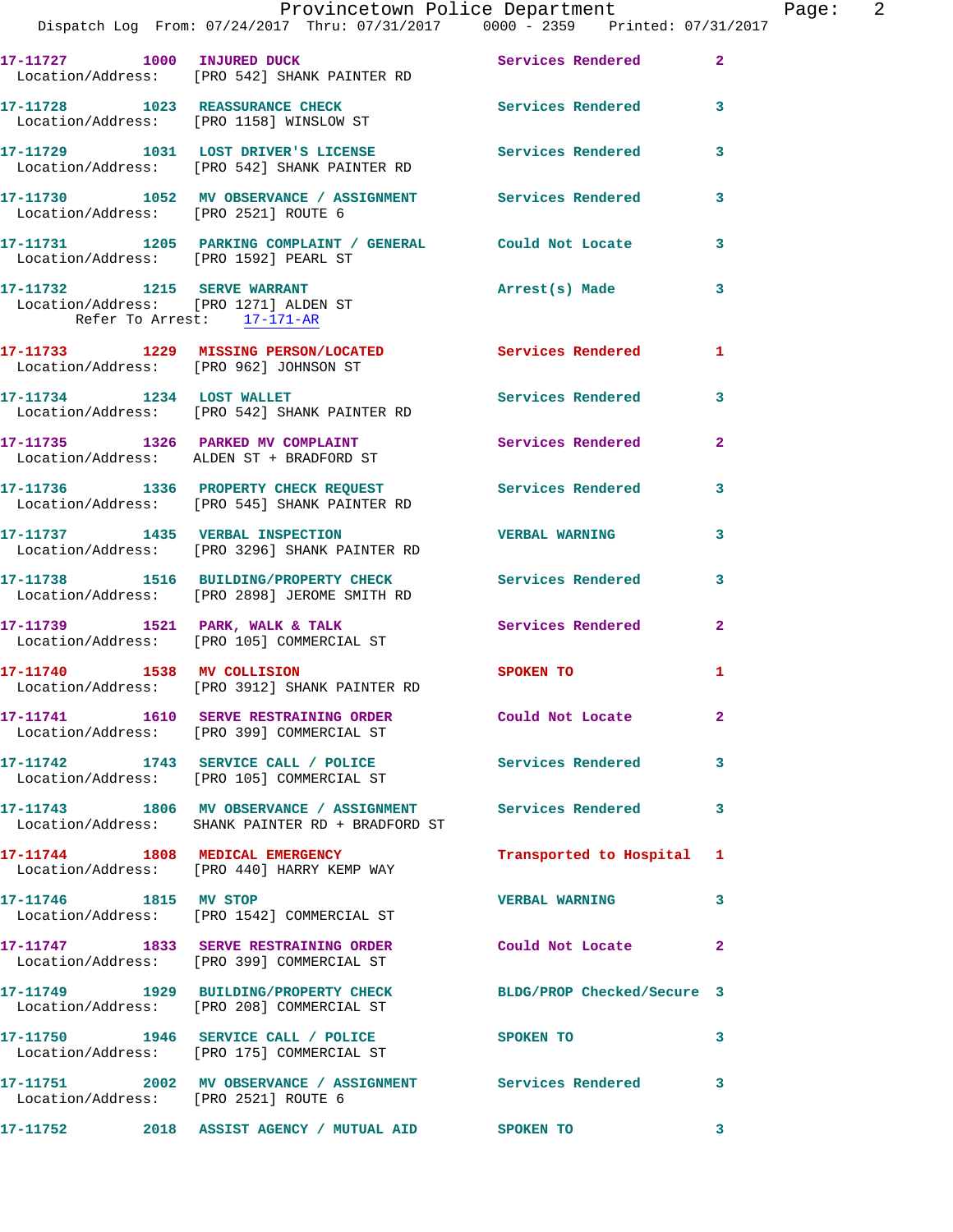|                                        | Provincetown Police Department<br>Dispatch Log From: 07/24/2017 Thru: 07/31/2017 0000 - 2359 Printed: 07/31/2017  |                            |                |
|----------------------------------------|-------------------------------------------------------------------------------------------------------------------|----------------------------|----------------|
|                                        | Location/Address: [PRO 2543] MACMILLAN WHARF                                                                      |                            |                |
|                                        | 17-11753 2023 MEDICAL EMERGENCY<br>Location/Address: [PRO 597] COMMERCIAL ST                                      | Transported to Hospital    | 1              |
| Refer To Arrest: 17-171-AR             | 17-11754 2032 ESCORT / TRANSPORT<br>Location/Address: [PRO 542] SHANK PAINTER RD                                  | Transferred Custody        | 3              |
|                                        | 17-11755 2051 MV OBSERVANCE / ASSIGNMENT Services Rendered<br>Location/Address: [PRO 1784] SHANK PAINTER RD       |                            | 3              |
|                                        |                                                                                                                   | Services Rendered          | $\mathbf{2}$   |
| 17-11758 2134 MV STOP                  | Location/Address: [PRO 1997] COMMERCIAL ST                                                                        | <b>VERBAL WARNING</b>      | 3              |
| For Date: $07/25/2017$ - Tuesday       |                                                                                                                   |                            |                |
|                                        | 17-11909 0000 LOBBY TRAFFIC<br>Location/Address: [PRO 542] SHANK PAINTER RD                                       | <b>Services Rendered</b>   | $\overline{2}$ |
|                                        | 17-11766 0008 MV OBSERVANCE / ASSIGNMENT Services Rendered<br>Location/Address: BRADFORD ST + RYDER ST            |                            | 3              |
|                                        | 17-11759 0011 BUILDING/PROPERTY CHECK<br>Location/Address: [PRO 208] COMMERCIAL ST                                | BLDG/PROP Checked/Secure 3 |                |
|                                        | 17-11760 0031 BUILDING/PROPERTY CHECK<br>Location/Address: [PRO 2499] RACE POINT RD                               | <b>Services Rendered</b>   | 3              |
|                                        | 17-11761 0043 BUILDING/PROPERTY CHECK<br>Location/Address: [PRO 4080] RYDER ST EXT                                | BLDG/PROP Checked/Secure 3 |                |
|                                        | 17-11763 0049 BUILDING/PROPERTY CHECK BLDG/PROP Checked/Secure 3<br>Location/Address: [PRO 3296] SHANK PAINTER RD |                            |                |
|                                        | 17-11762 0051 BUILDING/PROPERTY CHECK Services Rendered<br>Location/Address: [PRO 2206] COMMERCIAL ST             |                            | 3              |
|                                        | 17-11764 0053 BY-LAW VIOLATION<br>Location/Address: [PRO 175] COMMERCIAL ST                                       | <b>VERBAL WARNING</b>      | 2              |
|                                        | 17-11765 0055 BUILDING/PROPERTY CHECK Services Rendered<br>Location/Address: [PRO 564] BAYBERRY AVE               |                            | 3              |
|                                        | 17-11767 0114 BUILDING/PROPERTY CHECK<br>Location/Address: [PRO 3259] MACMILLAN WHARF                             | BLDG/PROP Checked/Secure 3 |                |
|                                        | 17-11768 0141 MV OBSERVANCE / ASSIGNMENT<br>Location/Address: ALDEN ST + BRADFORD ST                              | No Action Required         | 3              |
| Location/Address: [PRO 4081] COURT ST  | 17-11769 0148 BUILDING/PROPERTY CHECK                                                                             | BLDG/PROP Checked/Secure 3 |                |
|                                        | 17-11770 0152 BUILDING/PROPERTY CHECK<br>Location/Address: [PRO 2540] RACE POINT RD                               | <b>Services Rendered</b>   | 3              |
|                                        | 17-11771 0343 BUILDING/PROPERTY CHECK<br>Location/Address: [PRO 447] JEROME SMITH RD                              | BLDG/PROP Checked/Secure 3 |                |
|                                        | 17-11772 0503 BUILDING/PROPERTY CHECK<br>Location/Address: [PRO 1886] BRADFORD ST                                 | BLDG/PROP Checked/Secure 3 |                |
| Location/Address: [PRO 554] TREMONT ST | 17-11773 0516 BUILDING/PROPERTY CHECK                                                                             | BLDG/PROP Checked/Secure 3 |                |
|                                        | 17-11774 0531 BUILDING/PROPERTY CHECK<br>Location/Address: [PRO 2490] PROVINCELANDS RD                            | <b>Services Rendered</b>   | 3              |

Page: 3<br>17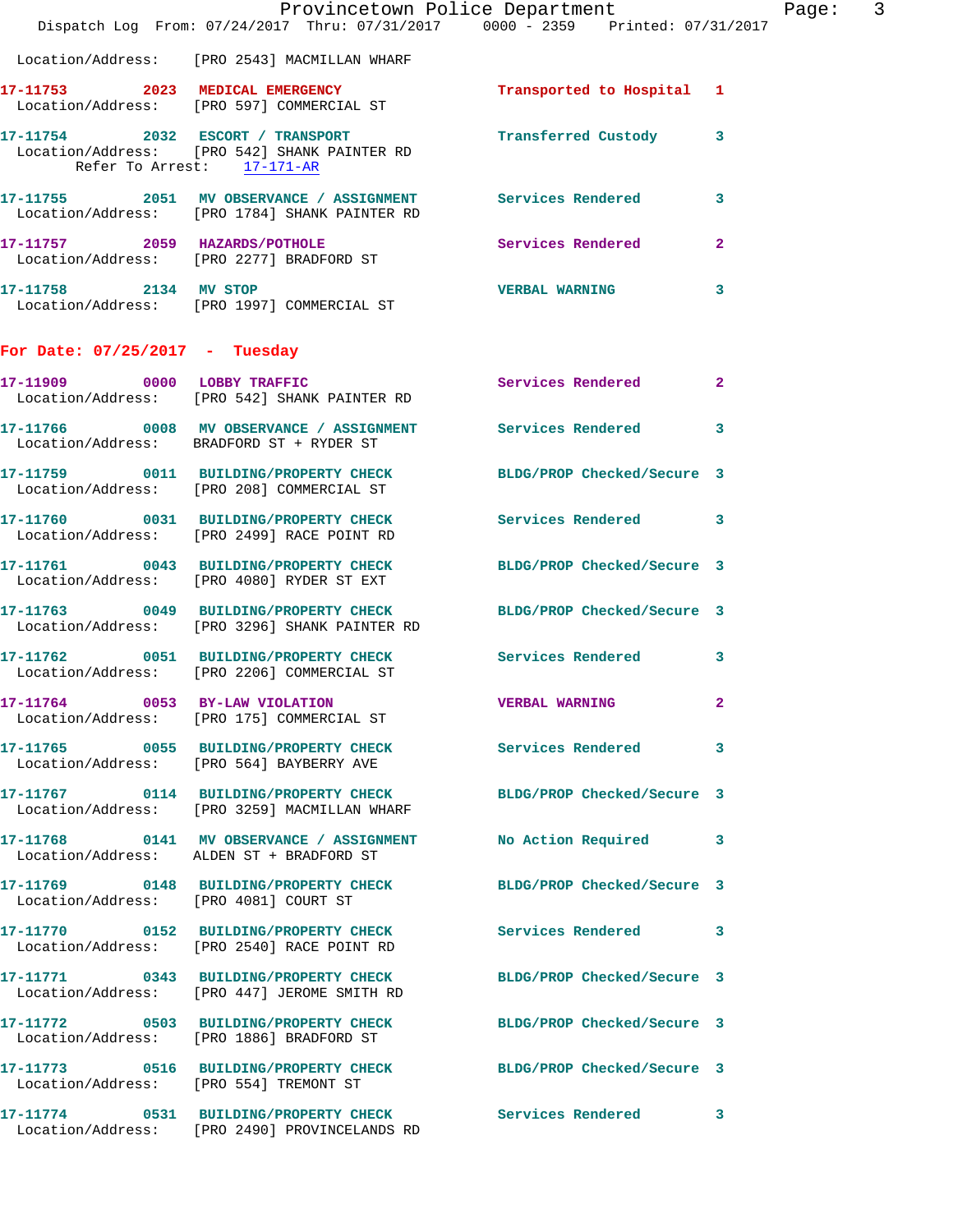|                                                                                                  | 17-11775 0601 MV OBSERVANCE / ASSIGNMENT Services Rendered 3<br>Location/Address: RACE POINT RD + SEASHORE PARK DR |                            |                         |
|--------------------------------------------------------------------------------------------------|--------------------------------------------------------------------------------------------------------------------|----------------------------|-------------------------|
|                                                                                                  | 17-11776 0606 BUILDING/PROPERTY CHECK<br>Location/Address: [PRO 2898] JEROME SMITH RD                              | BLDG/PROP Checked/Secure 3 |                         |
|                                                                                                  | 17-11777 0610 MV OBSERVANCE / ASSIGNMENT<br>Location/Address: SHANK PAINTER RD + JEROME SMITH RD                   | No Action Required         | $\overline{\mathbf{3}}$ |
|                                                                                                  | 17-11778 0746 BUILDING/PROPERTY CHECK<br>Location/Address: [PRO 2483] COMMERCIAL ST                                | Services Rendered          | 3                       |
| Location/Address: [PRO 4048] ROUTE 6                                                             | 17-11779 0803 MV OBSERVANCE / ASSIGNMENT Services Rendered                                                         |                            | 3                       |
| 17-11780 0805 COURT RUN                                                                          | Location/Address: [PRO 542] SHANK PAINTER RD                                                                       | <b>Services Rendered</b>   | $\mathbf{3}$            |
|                                                                                                  | 17-11781 0827 BUILDING/PROPERTY CHECK<br>Location/Address: [PRO 2490] PROVINCELANDS RD                             | <b>Services Rendered</b>   | 3                       |
| 17-11783 0920 BURGLAR ALARM                                                                      | Location/Address: [PRO 196] COMMERCIAL ST                                                                          | No Action Required         | 1                       |
|                                                                                                  | 17-11785 0948 TTY TEST CALL<br>Location/Address: [PRO 542] SHANK PAINTER RD                                        | <b>Services Rendered</b>   | 1                       |
| 17-11786 1023 VANDALISM                                                                          | Location/Address: [PRO 639] CENTER ST                                                                              | Services Rendered 3        |                         |
|                                                                                                  | 17-11787 1036 BUILDING/PROPERTY CHECK<br>Location/Address: [PRO 3259] MACMILLAN WHARF                              | BLDG/PROP Checked/Secure 3 |                         |
| 17-11789 1058 BY-LAW VIOLATION                                                                   | Location/Address: [PRO 385] COMMERCIAL ST                                                                          | Could Not Locate           | $\mathbf{2}$            |
|                                                                                                  | 17-11790 1115 MV OBSERVANCE / ASSIGNMENT Services Rendered<br>Location/Address: FREEMAN ST + STANDISH ST           |                            | $\mathbf{3}$            |
| 17-11792 1131 LOST DEBIT CARD                                                                    | Location/Address: [PRO 542] SHANK PAINTER RD                                                                       | Services Rendered          | $\mathbf{3}$            |
|                                                                                                  | 17-11793 1153 LEG PAINS/EVALUATION<br>Location/Address: [PRO 1892] SHANK PAINTER RD                                | Services Rendered 1        |                         |
|                                                                                                  | Location/Address: [PRO 440] HARRY KEMP WAY                                                                         | Transported to Hospital 1  |                         |
| Location/Address: [PRO 4048] ROUTE 6                                                             | 17-11796 1240 MV OBSERVANCE / ASSIGNMENT Services Rendered                                                         |                            | $\mathbf{3}$            |
| 17-11797 1313 FOLLOW UP                                                                          | Location/Address: [PRO 399] COMMERCIAL ST                                                                          | Could Not Locate           | $\overline{2}$          |
| 17-11798 1327 WIRES DOWN                                                                         | Location/Address: HOWLAND ST + BRADFORD ST                                                                         | Services Rendered          | $\mathbf{2}$            |
| Location/Address: [PRO 2754] ROUTE 6                                                             | 17-11799 1330 MV OPERATIONS COMPLAINT                                                                              | Referred to Other Agency 2 |                         |
| 17-11800 1333 MV VS HOUSE<br>Location/Address: [PRO 1377] DYER ST<br>Refer To Accident: 17-54-AC |                                                                                                                    | Services Rendered          | 1                       |
|                                                                                                  | 17-11801 1413 BUILDING/PROPERTY CHECK<br>Location/Address: [PRO 105] COMMERCIAL ST                                 | BLDG/PROP Checked/Secure 3 |                         |
| 17-11802 1423 TETHERED DOG                                                                       | Location/Address: PLEASANT ST + BRADFORD ST                                                                        | Unfounded                  | $\mathbf{2}$            |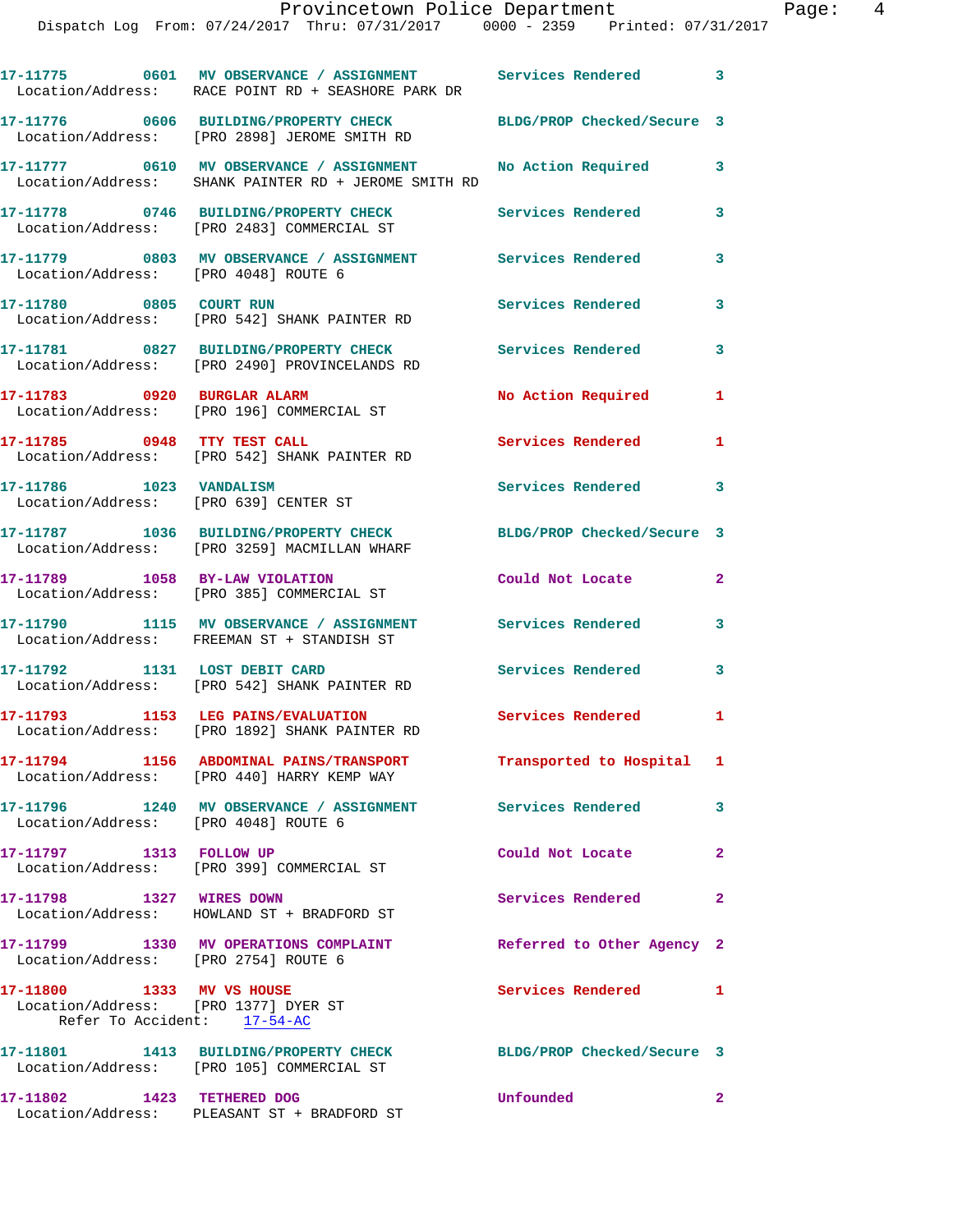|                                       | Provincetown Police Department                                                                                    |                            |                | Pag           |
|---------------------------------------|-------------------------------------------------------------------------------------------------------------------|----------------------------|----------------|---------------|
|                                       | Dispatch Log From: 07/24/2017 Thru: 07/31/2017 0000 - 2359 Printed: 07/31/2017                                    |                            |                |               |
|                                       | 17-11803 1512 PARK, WALK & TALK 1988 Services Rendered<br>Location/Address: [PRO 105] COMMERCIAL ST               |                            | $\overline{2}$ |               |
|                                       | 17-11804 1522 BUILDING/PROPERTY CHECK Services Rendered<br>Location/Address: [PRO 3259] MACMILLAN WHARF           |                            | 3              |               |
| Location/Address: COMMERCIAL ST       | 17-11805 1525 BUILDING/PROPERTY CHECK BLDG/PROP Checked/Secure 3                                                  |                            |                |               |
|                                       | 17-11806 1545 ROOMMATE CONFLICT SPOKEN TO<br>Location/Address: [PRO 542] SHANK PAINTER RD                         |                            | $\overline{a}$ |               |
|                                       | 17-11808 1557 MV OBSERVANCE / ASSIGNMENT Services Rendered<br>Location/Address: FREEMAN ST + STANDISH ST          |                            | 3              |               |
|                                       | 17-11809 1613 BUILDING/PROPERTY CHECK BLDG/PROP Checked/Secure 3<br>Location/Address: [PRO 1778] SHANK PAINTER RD |                            |                |               |
|                                       | 17-11810 1625 FOLLOW UP<br>Location/Address: [PRO 1789] BRADFORD ST                                               | SPOKEN TO                  | $\overline{a}$ |               |
|                                       | 17-11812 1715 SHOPLIFTING<br>Location/Address: [PRO 230] COMMERCIAL ST                                            | Services Rendered          | $\mathbf{2}$   |               |
| Location/Address: [PRO 2521] ROUTE 6  | 17-11813 1723 MV OBSERVANCE / ASSIGNMENT Services Rendered                                                        |                            | 3              |               |
| Location/Address: [PRO 1936] SOPER ST | 17-11814 1757 ASSIST CITIZEN                                                                                      | Services Rendered          | 3              |               |
|                                       | 17-11816 1923 INJURED SEAL<br>Location/Address: [PRO 106] COMMERCIAL ST                                           | Referred to Other Agency 2 |                | $\frac{4}{3}$ |
|                                       | 17-11817 1942 ASSIST CITIZEN<br>Location/Address: [PRO 542] SHANK PAINTER RD                                      | SPOKEN TO                  | 3              |               |
|                                       | 17-11818 2006 PARKING COMPLAINT / GENERAL Services Rendered<br>Location/Address: COMMERCIAL ST + DAGGETT LN       |                            | 3              |               |
|                                       | 17-11820 2030 BUILDING/PROPERTY CHECK BLDG/PROP Checked/Secure 3<br>Location/Address: [PRO 526] RYDER ST EXT      |                            |                |               |
|                                       | 17-11821 2047 BUILDING/PROPERTY CHECK<br>Location/Address: [PRO 185] COMMERCIAL ST                                | BLDG/PROP Checked/Secure 3 |                |               |
| 17-11822 2057 MV COMPLAINT            | Location/Address: [PRO 2520] PRINCE ST                                                                            | Services Rendered          | $\overline{a}$ |               |
| 17-11823 2130 MV STOP                 | Location/Address: [PRO 399] COMMERCIAL ST                                                                         | <b>VERBAL WARNING</b>      | 3              |               |
|                                       | 17-11825 2159 BY-LAW VIOLATION<br>Location/Address: [PRO 3259] MACMILLAN WHARF                                    | <b>VERBAL WARNING</b>      | $\mathbf{2}$   |               |
|                                       | 17-11826 2207 MEDICAL EMERGENCY<br>Location/Address: [PRO 539] SHANK PAINTER RD                                   | Transported to Hospital 1  |                |               |
|                                       | 17-11827 2219 BUILDING/PROPERTY CHECK<br>Location/Address: [PRO 2251] COMMERCIAL ST                               | BLDG/PROP Checked/Secure 3 |                |               |
|                                       | 17-11828 2247 BUILDING/PROPERTY CHECK BLDG/PROP Checked/Secure 3<br>Location/Address: [PRO 248] COMMERCIAL ST     |                            |                |               |
|                                       | 17-11829 2300 BUILDING/PROPERTY CHECK Services Rendered<br>Location/Address: [PRO 1989] COMMERCIAL ST             |                            | 3              |               |
|                                       | 17-11830 2318 BUILDING/PROPERTY CHECK BLDG/PROP Checked/Secure 3<br>Location/Address: [PRO 105] COMMERCIAL ST     |                            |                |               |
| 17-11831 2327 MV STOP                 |                                                                                                                   | <b>VERBAL WARNING</b>      | 3              |               |

Location/Address: [PRO 399] COMMERCIAL ST

age: 5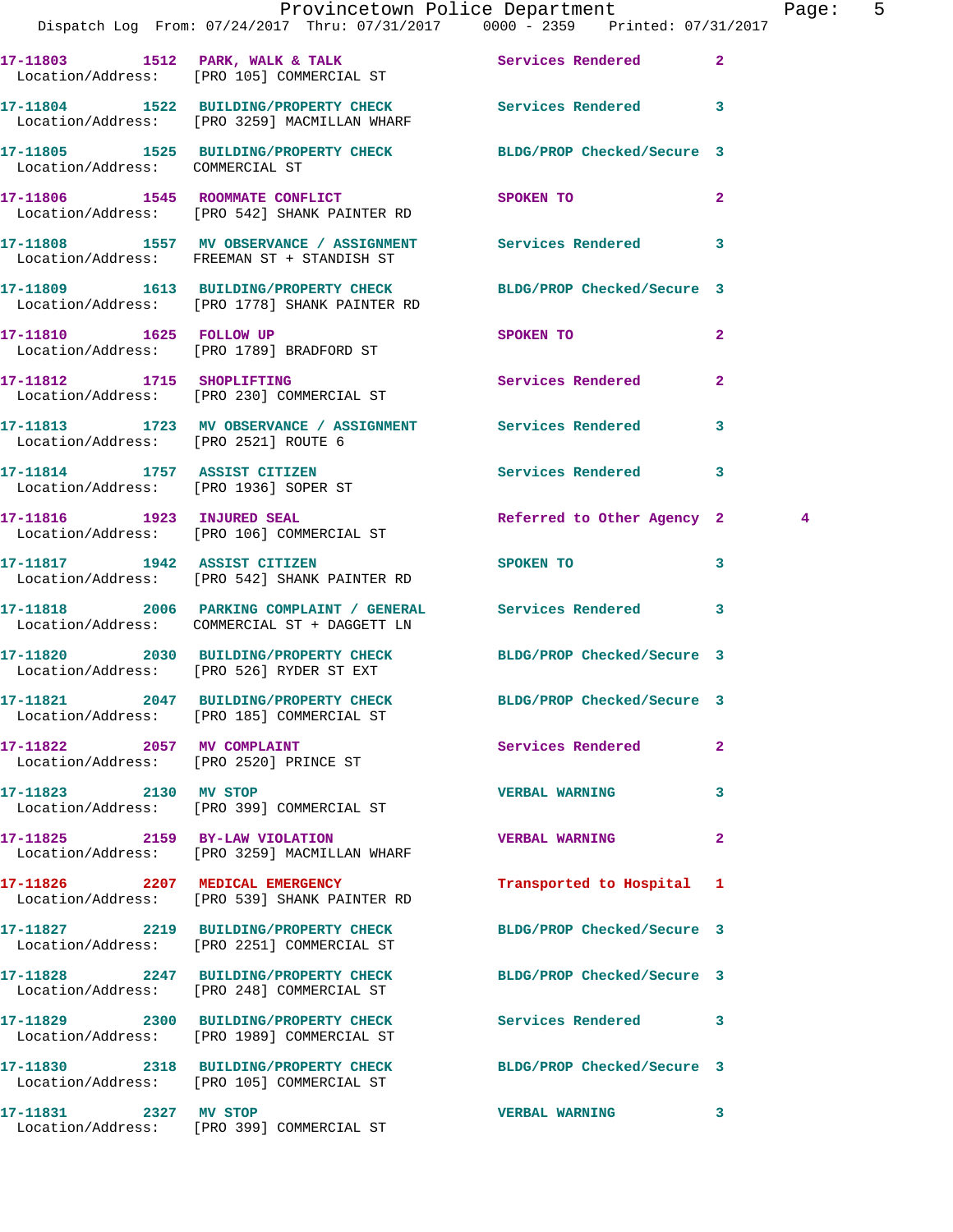**17-11832 2331 BIKE ACCIDENT GONE ON ARRIVAL 3**  Location/Address: COMMERCIAL ST + PLEASANT ST

## **For Date: 07/26/2017 - Wednesday**

| 17-11910 0000 LOBBY TRAFFIC                              | Location/Address: [PRO 542] SHANK PAINTER RD                                                              | Services Rendered          | $\overline{\mathbf{2}}$ |
|----------------------------------------------------------|-----------------------------------------------------------------------------------------------------------|----------------------------|-------------------------|
|                                                          | 17-11833 0010 BUILDING/PROPERTY CHECK<br>Location/Address: [PRO 1989] COMMERCIAL ST                       | BLD/PROP CHECKED UNSECUR 3 |                         |
| Location/Address: COMMERCIAL ST                          | 17-11834 0017 PARK, WALK & TALK                                                                           | <b>Services Rendered</b>   | $\mathbf{2}$            |
| Location/Address: ROUTE 6 + SNAIL RD                     | 17-11835 0019 MV OBSERVANCE / ASSIGNMENT Services Rendered 3                                              |                            |                         |
|                                                          | 17-11836 0023 MV OBSERVANCE / ASSIGNMENT<br>Location/Address: BRADFORD ST + HOWLAND ST                    | Services Rendered 3        |                         |
|                                                          | 17-11837 0039 BUILDING/PROPERTY CHECK<br>Location/Address: [PRO 4080] RYDER ST EXT                        | BLDG/PROP Checked/Secure 3 |                         |
| 17-11838 0040 MV STOP                                    | Location/Address: [PRO 3004] BRADFORD ST                                                                  | <b>VERBAL WARNING</b>      | $\mathbf{3}$            |
| 17-11839 0049 MV COMPLAINT<br>Refer To Arrest: 17-172-AR | Location/Address: CENTER ST + BRADFORD ST                                                                 | Arrest(s) Made             | $\mathbf{2}$            |
|                                                          | 17-11841 0110 MEDICAL EMERGENCY/FALL<br>Location/Address: [PRO 208] COMMERCIAL ST                         | Transported to Hospital 1  |                         |
| 17-11843 0153 ASSAULT<br>Location/Address: WINSLOW ST    |                                                                                                           | <b>Services Rendered</b>   | $\mathbf{1}$            |
| 17-11844 0219 ASSIST CITIZEN                             | Location/Address: [PRO 542] SHANK PAINTER RD                                                              | SPOKEN TO                  | $\mathbf{3}$            |
|                                                          | 17-11845 0227 BUILDING/PROPERTY CHECK<br>Location/Address: [PRO 433] RYDER ST EXT                         | Services Rendered          | $\mathbf{3}$            |
| 17-11846 0310 ALARM - GENERAL                            | Location/Address: [PRO 1778] SHANK PAINTER RD                                                             | False Alarm                | $\mathbf{1}$            |
|                                                          | 17-11847 0341 BUILDING/PROPERTY CHECK<br>Location/Address: [PRO 2859] BRADFORD ST                         | BLDG/PROP Checked/Secure 3 |                         |
|                                                          | 17-11848 0517 BUILDING/PROPERTY CHECK<br>Location/Address: [PRO 2483] COMMERCIAL ST                       | Services Rendered 3        |                         |
|                                                          | Location/Address: [PRO 2251] COMMERCIAL ST                                                                | BLDG/PROP Checked/Secure 3 |                         |
|                                                          | 17-11850 0531 BUILDING/PROPERTY CHECK<br>Location/Address: [PRO 2490] PROVINCELANDS RD                    | Services Rendered          | 3                       |
|                                                          | 17-11851 0543 BUILDING/PROPERTY CHECK<br>Location/Address: [PRO 2493] BRADFORD ST                         | <b>Services Rendered</b>   | 3                       |
|                                                          | 17-11852 0552 MV OBSERVANCE / ASSIGNMENT<br>Location/Address: SHANK PAINTER RD + PROVINCE RD              | Services Rendered          | 3                       |
|                                                          | 17-11853 0618 PARKING COMPLAINT / GENERAL Services Rendered<br>Location/Address: [PRO 1989] COMMERCIAL ST |                            | 3                       |
| 17-11854 0810 PRISONER TRANSPORT                         | Location/Address: [PRO 542] SHANK PAINTER RD<br>Refer To Arrest: 17-172-AR                                | Transferred Custody        | $\mathbf{3}$            |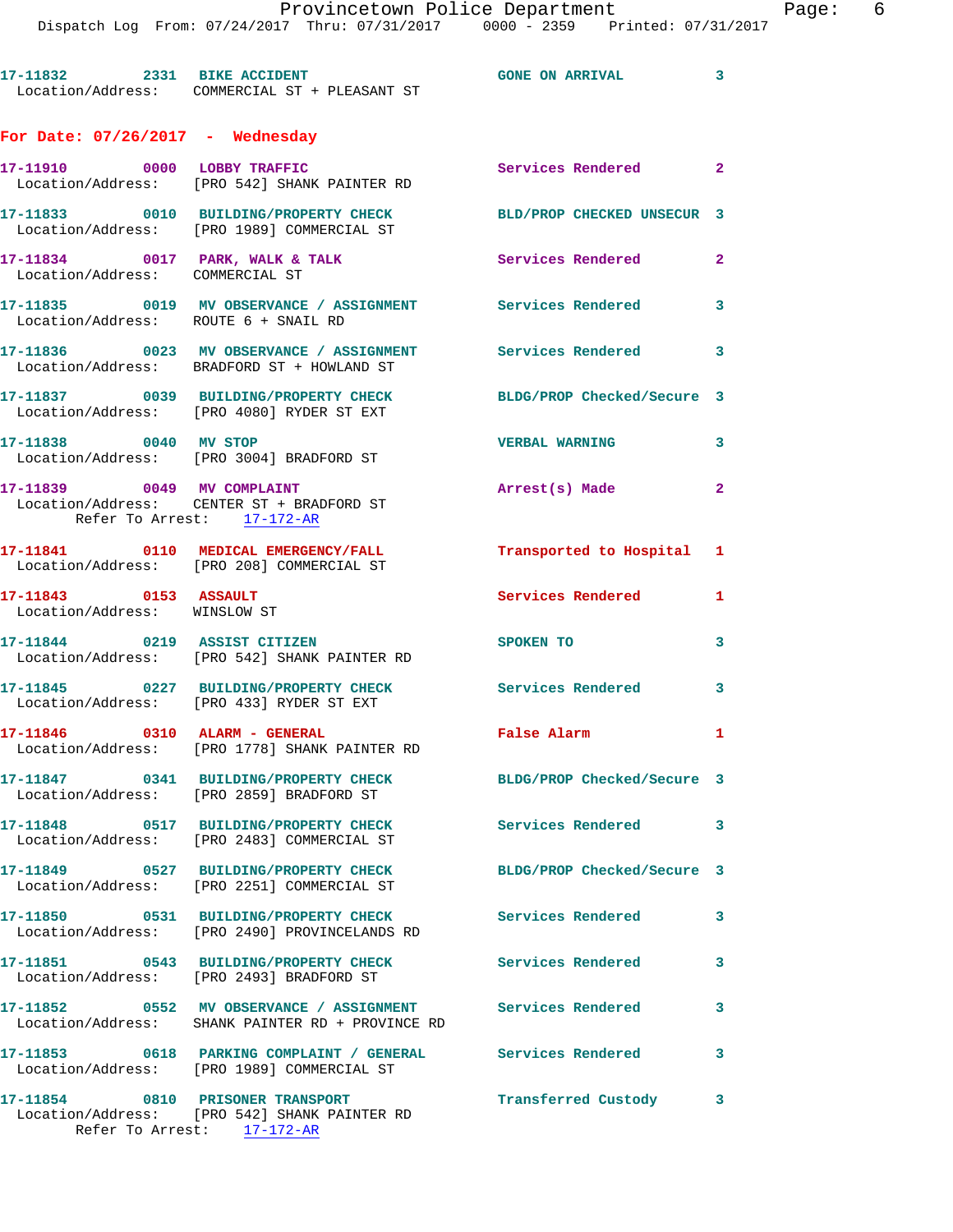## Provincetown Police Department Page: 7

Dispatch Log From: 07/24/2017 Thru: 07/31/2017 0000 - 2359 Printed: 07/31/2017

|                                                                   | 17-11855 0924 BUILDING/PROPERTY CHECK<br>Location/Address: [PRO 2483] COMMERCIAL ST                             | <b>Services Rendered</b>   | $\overline{\mathbf{3}}$ |
|-------------------------------------------------------------------|-----------------------------------------------------------------------------------------------------------------|----------------------------|-------------------------|
| 17-11856 0926 LOST PURSE                                          | Location/Address: [PRO 2539] RYDER ST EXT                                                                       | Services Rendered 3        |                         |
|                                                                   | 17-11857 1006 CITATION ISSUED/INSPECTION Citation / Warning Issue 3<br>Location/Address: [PRO 2277] BRADFORD ST |                            |                         |
| 17-11858 1023 MV COLLISION                                        | Location/Address: [PRO 2754] ROUTE 6                                                                            | Referred to Other Agency 1 |                         |
|                                                                   | 17-11859 1052 BUILDING/PROPERTY CHECK<br>Location/Address: [PRO 3033] COMMERCIAL ST                             | BLDG/PROP Checked/Secure 3 |                         |
| 17-11860 1059 ANIMAL CALL<br>Location/Address: [PRO 2513] ROUTE 6 |                                                                                                                 | Services Rendered          | $\mathbf{2}$            |
|                                                                   | 17-11861 1102 KEEP THE PEACE<br>Location/Address: [PRO 208] COMMERCIAL ST                                       | Services Rendered          | $\overline{\mathbf{2}}$ |
|                                                                   | 17-11862 1115 LOST WALLET<br>Location: [PRO 3431] LOPES SQUARE                                                  | Services Rendered          | 3                       |
| 17-11864 1148 MV COMPLAINT                                        | Location/Address: RYDER ST + COMMERCIAL ST                                                                      | Services Rendered 2        |                         |
|                                                                   | 17-11866 1205 BUILDING/PROPERTY CHECK<br>Location/Address: [PRO 105] COMMERCIAL ST                              | BLDG/PROP Checked/Secure 3 |                         |
|                                                                   | 17-11867 1229 MV OBSERVANCE / ASSIGNMENT<br>Location/Address: FREEMAN ST + STANDISH ST                          | <b>Services Rendered</b> 3 |                         |
|                                                                   | 17-11869 1234 FOUND DEBIT CARD<br>Location: [PRO 3431] LOPES SQUARE                                             | Services Rendered          | 3                       |
|                                                                   | 17-11868 1235 PARK, WALK & TALK<br>Location/Address: [PRO 105] COMMERCIAL ST                                    | Services Rendered          | $\mathbf{2}$            |
|                                                                   | 17-11870 1236 MV COMPLAINT<br>Location/Address: COURT ST + COMMERCIAL ST                                        | <b>Services Rendered</b>   | $\overline{2}$          |
|                                                                   | 17-11871 1242 MV OBSERVANCE / ASSIGNMENT<br>Location/Address: [PRO 3670] SHANK PAINTER RD                       | Services Rendered 3        |                         |
|                                                                   | 17-11872 1305 BUILDING/PROPERTY CHECK<br>Location/Address: [PRO 3430] COMMERCIAL ST                             | Services Rendered          | 3                       |
| 17-11874 1349 PET PANTRY                                          | Location/Address: [PRO 3296] SHANK PAINTER RD                                                                   | Services Rendered          | $\mathbf{3}$            |
| 17-11875 1353 KEEP THE PEACE                                      | Location/Address: [PRO 1789] BRADFORD ST                                                                        | Services Rendered          | $\mathbf{2}$            |
| 17-11876 1354 COMPUTER SCAM                                       | Location/Address: [PRO 1492] TREMONT ST                                                                         | Services Rendered          | $\mathbf{2}$            |
|                                                                   | 17-11877 1356 DIFFICULTY BREATHING/TRANSPORT PATIENT REFUSAL<br>Location/Address: COURT ST + BRADFORD ST        |                            | $\mathbf{1}$            |
| 17-11878 1403 LOST WALLET                                         | Location/Address: [PRO 542] SHANK PAINTER RD                                                                    | Services Rendered          | $\mathbf{3}$            |
| 17-11879 1410 LOST KEYS                                           | Location/Address: [PRO 542] SHANK PAINTER RD                                                                    | <b>Services Rendered</b>   | 3                       |
|                                                                   | 17-11880 1412 SERVICE CALL / POLICE<br>Location/Address: [PRO 2474] BRADFORD ST                                 | Services Rendered          | 3                       |
| 17-11882                                                          | 1428 MV COMPLAINT                                                                                               | Services Rendered          | $\mathbf{2}$            |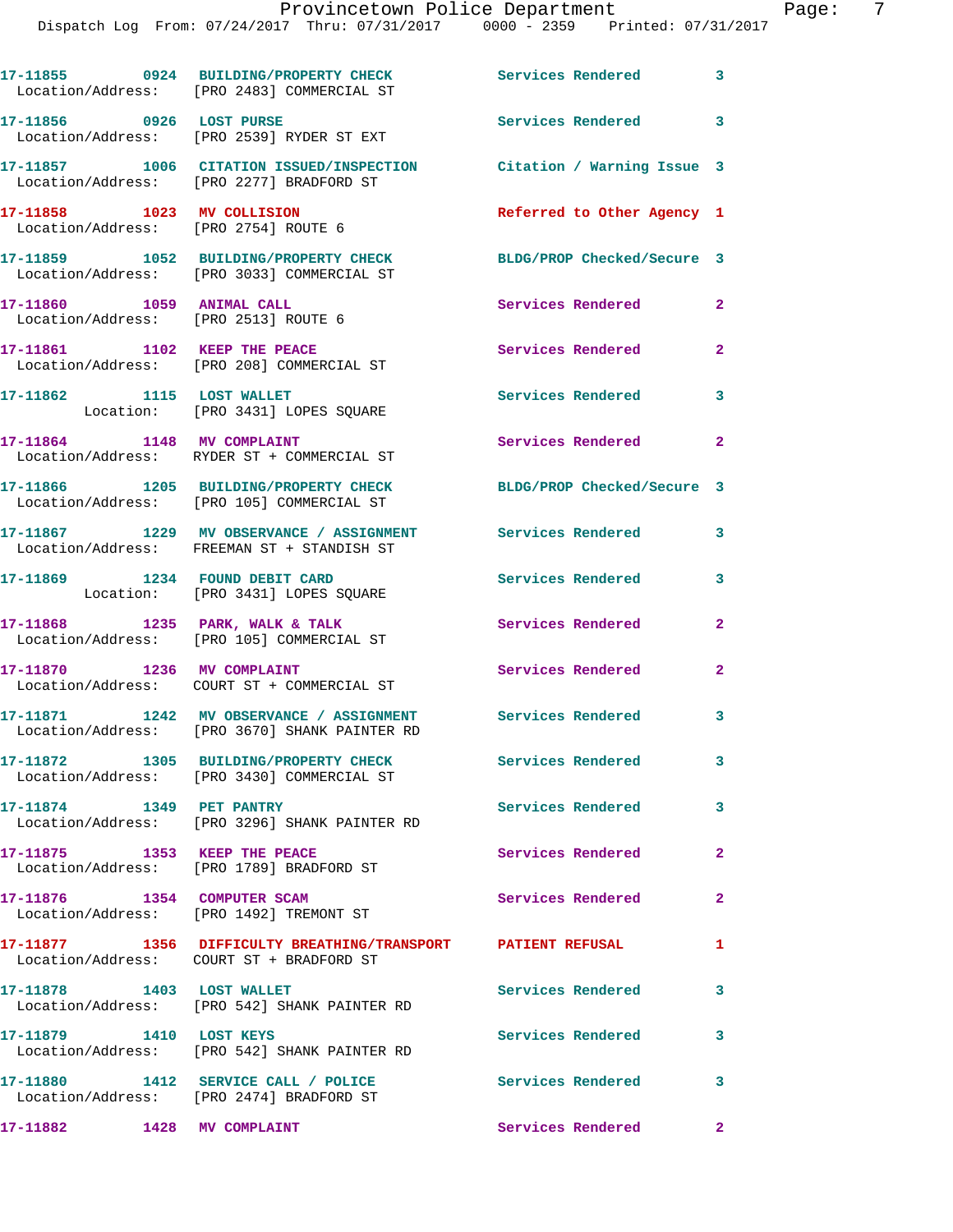|                                                                                                           | Provincetown Police Department<br>Dispatch Log From: 07/24/2017 Thru: 07/31/2017 0000 - 2359 Printed: 07/31/2017 |                            |                |
|-----------------------------------------------------------------------------------------------------------|------------------------------------------------------------------------------------------------------------------|----------------------------|----------------|
|                                                                                                           | Location/Address: [PRO 365] COMMERCIAL ST                                                                        |                            |                |
| 17-11881 1429 MV VANDALISM                                                                                | Location/Address: [PRO 1916] COURT ST                                                                            | Services Rendered          | $\overline{2}$ |
| Location/Address: [PRO 2521] ROUTE 6                                                                      | 17-11884 1608 MV OBSERVANCE / ASSIGNMENT Services Rendered                                                       |                            | 3              |
| 17-11885   1613   ANIMAL/FOX                                                                              | Location/Address: [PRO 560] TREMONT ST                                                                           | <b>Services Rendered</b>   | $\overline{a}$ |
|                                                                                                           | 17-11886 1627 LOST WALLET<br>Location/Address: [PRO 542] SHANK PAINTER RD                                        | <b>Services Rendered</b>   | 3              |
| 17-11887 1643 D.O.T.                                                                                      | Location/Address: [PRO 440] HARRY KEMP WAY                                                                       | Transported to Hospital    | 1              |
|                                                                                                           | 17-11888 1700 PARK, WALK & TALK<br>Location/Address: [PRO 105] COMMERCIAL ST                                     | <b>Services Rendered</b>   | $\mathbf{2}$   |
|                                                                                                           | 17-11889 1713 BUILDING/PROPERTY CHECK<br>Location/Address: [PRO 2898] JEROME SMITH RD                            | Services Rendered          | 3              |
|                                                                                                           | 17-11890 1716 PARK, WALK & TALK<br>Location/Address: [PRO 105] COMMERCIAL ST                                     | Services Rendered          | $\mathbf{2}$   |
| 17-11891 1735 MV COLLISION/MINOR<br>Location/Address: [PRO 2520] PRINCE ST<br>Refer To Accident: 17-55-AC |                                                                                                                  | <b>Services Rendered</b>   | 1              |
|                                                                                                           | 17-11892 1809 MEDICAL EMERGENCY<br>Location/Address: [PRO 2990] COMMERCIAL ST                                    | Transported to Hospital 1  |                |
|                                                                                                           | 17-11895 1900 MV COMPLAINT<br>Location/Address: [PRO 2499] RACE POINT RD                                         | Referred to Other Agency 2 |                |
| 17-11896 1932 BY-LAW VIOLATION                                                                            | Location/Address: [PRO 175] COMMERCIAL ST                                                                        | SPOKEN TO                  | $\overline{a}$ |
|                                                                                                           | 17-11897 1951 BUILDING/PROPERTY CHECK<br>Location/Address: [PRO 3259] MACMILLAN WHARF                            | Services Rendered          | 3              |
| Location/Address: [PRO 2481] TREMONT ST                                                                   | 17-11898 2000 PARKING COMPLAINT / GENERAL                                                                        | Referred to Other Agency 3 |                |
|                                                                                                           | 17-11899 2011 BUILDING/PROPERTY CHECK Services Rendered<br>Location/Address: [PRO 564] BAYBERRY AVE              |                            | 3              |
|                                                                                                           | 17-11900 2045 PARK, WALK & TALK<br>Location: [PRO 3431] LOPES SQUARE                                             | <b>Services Rendered</b>   | $\mathbf{2}$   |
|                                                                                                           | 17-11901 2057 BIKE ACCIDENT<br>Location/Address: [PRO 4003] COMMERCIAL ST                                        | Transported to Hospital    | 3              |
| Location/Address: [PRO 2521] ROUTE 6                                                                      | 17-11902 2112 MV OBSERVANCE / ASSIGNMENT Services Rendered                                                       |                            | 3              |
|                                                                                                           | 17-11903 2114 BUILDING/PROPERTY CHECK BLDG/PROP Checked/Secure 3<br>Location/Address: [PRO 4084] COMMERCIAL ST   |                            |                |
| 17-11904 2135 MV STOP                                                                                     | Location/Address: [PRO 2521] ROUTE 6                                                                             | <b>VERBAL WARNING</b>      | 3              |
|                                                                                                           | 17-11905 2146 BUILDING/PROPERTY CHECK Services Rendered<br>Location/Address: [PRO 2483] COMMERCIAL ST            |                            | 3              |
|                                                                                                           | 17-11906 2150 BUILDING/PROPERTY CHECK BLDG/PROP Checked/Secure 3<br>Location/Address: [PRO 182] COMMERCIAL ST    |                            |                |
|                                                                                                           | 17-11907 2150 BUILDING/PROPERTY CHECK<br>Location/Address: [PRO 4080] RYDER ST EXT                               | BLDG/PROP Checked/Secure 3 |                |

Page:  $8$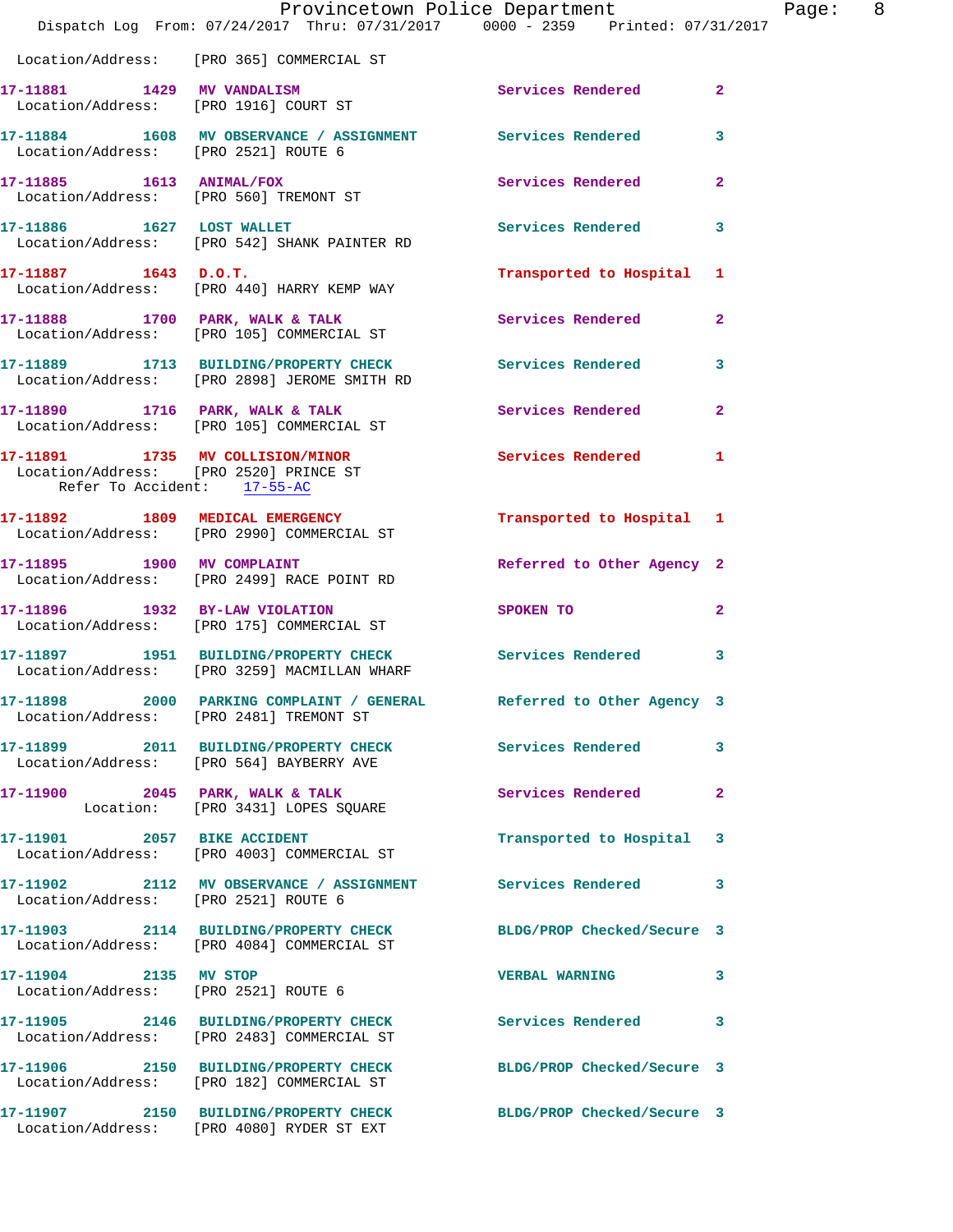**17-11908 2221 TRURO PD/DOMESTIC Services Rendered 3**  Location/Address: [TRU] ALDEN WAY **For Date: 07/27/2017 - Thursday 17-11911 0001 BUILDING/PROPERTY CHECK BLDG/PROP Checked/Secure 3**  Location/Address: [PRO 3259] MACMILLAN WHARF **17-11912 0002 BUILDING/PROPERTY CHECK BLDG/PROP Checked/Secure 3**  Location/Address: [PRO 2251] COMMERCIAL ST **17-11913 0007 MV OBSERVANCE / ASSIGNMENT Services Rendered 3**  Location/Address: BRADFORD ST + HOWLAND ST **17-11914 0016 MV STOP VERBAL WARNING 3**  Location/Address: ROUTE 6 + SNAIL RD **17-11915** 0023 HARASSMENT Services Rendered 2 Location/Address: [PRO 542] SHANK PAINTER RD **17-11916 0028 BUILDING/PROPERTY CHECK BLDG/PROP Checked/Secure 3**  Location/Address: [PRO 2865] COMMERCIAL ST **17-11917 0037 PARK, WALK & TALK No Action Required 2**  Location/Address: [PRO 2222] COMMERCIAL ST **17-11918 0103 BUILDING/PROPERTY CHECK BLDG/PROP Checked/Secure 3**  Location/Address: [PRO 4081] COURT ST **17-11922 0130 COMPLAINT Services Rendered 3**  Location/Address: [PRO 279] COMMERCIAL ST **17-11919 0136 BUILDING/PROPERTY CHECK Services Rendered 3**  Location/Address: [PRO 545] SHANK PAINTER RD **17-11925 0248 STAFF ON SITE Services Rendered 3**  Location/Address: [PRO 80] CARVER ST **17-11926 0537 BUILDING/PROPERTY CHECK BLDG/PROP Checked/Secure 3**  Location/Address: [PRO 447] JEROME SMITH RD **17-11927 0543 BUILDING/PROPERTY CHECK Services Rendered 3**  Location/Address: [PRO 2251] COMMERCIAL ST **17-11928 0553 BUILDING/PROPERTY CHECK BLDG/PROP Checked/Secure 3**  Location/Address: [PRO 444] HIGH POLE HILL **17-11929 0645 ASSIST AGENCY / MUTUAL AID Could Not Locate 3**  Location/Address: [PRO 542] SHANK PAINTER RD **17-11930 0710 ALARM - GENERAL Services Rendered 1**  Location/Address: [PRO 1546] COMMERCIAL ST **17-11931 0728 COMPLAINT SPOKEN TO 3**  Location/Address: GOSNOLD ST **17-11934 0836 FOLLOW UP Could Not Locate 2**  Location/Address: [PRO 2520] PRINCE ST Refer To Accident: 17-55-AC **17-11935 0837 PROPERTY DAMAGE Services Rendered 3**  Location/Address: [PRO 3015] BRADFORD ST Refer To Accident: 17-56-AC **17-11933 0838 MV OBSERVANCE / ASSIGNMENT Services Rendered 3**  Location/Address: [PRO 3440] ROUTE 6 **17-11936 0908 FIRE, STRUCTURE Extinguished 1**  Location/Address: [PRO 2542] COMMERCIAL ST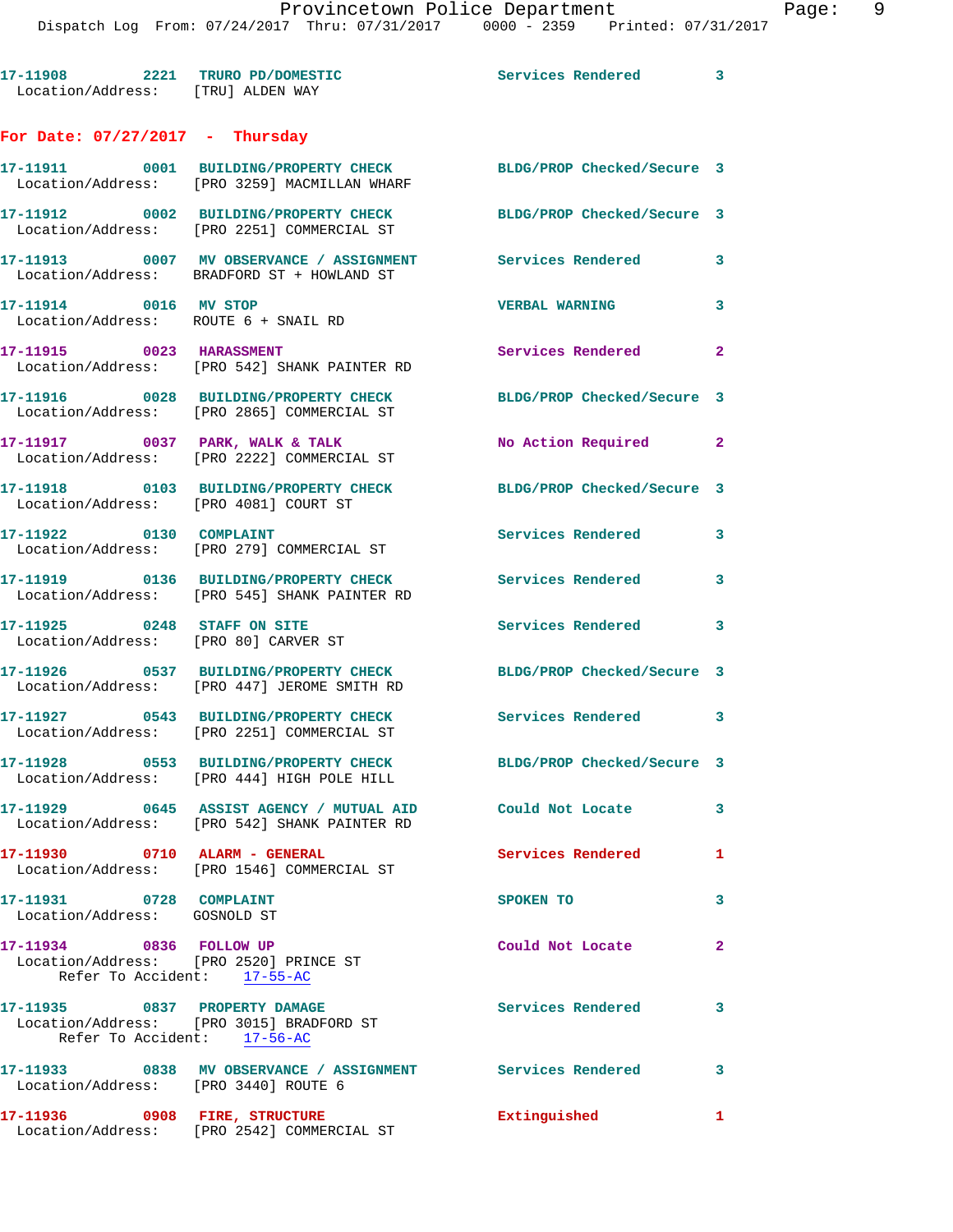Dispatch Log From: 07/24/2017 Thru: 07/31/2017 0000 - 2359 Printed: 07/31/2017

|                                                                       | 17-11938 0927 PARKING COMPLAINT / GENERAL Services Rendered 3<br>Location/Address: [PRO 1354] COMMERCIAL ST      |                            |                |
|-----------------------------------------------------------------------|------------------------------------------------------------------------------------------------------------------|----------------------------|----------------|
|                                                                       | 17-11939 1004 ANIMAL CALL/SEAL<br>Location/Address: [PRO 106] COMMERCIAL ST                                      | SPOKEN TO                  | $\overline{2}$ |
|                                                                       | 17-11940 1021 BUILDING/PROPERTY CHECK BLDG/PROP Checked/Secure 3<br>Location/Address: [PRO 3259] MACMILLAN WHARF |                            |                |
| Location/Address: BRADFORD ST                                         | 17-11941 1042 SERVE HARASSMENT ORDER Could Not Locate                                                            |                            | $\mathbf{2}$   |
| 17-11943 1127 BIKE GENERAL                                            | Location/Address: [PRO 3472] BLUEBERRY AVE                                                                       | Services Rendered 2        |                |
|                                                                       | 17-11945 1157 MV OBSERVANCE / ASSIGNMENT Services Rendered 3<br>Location/Address: [PRO 536] SHANK PAINTER RD     |                            |                |
|                                                                       | 17-11946 1203 BUILDING/PROPERTY CHECK. BLDG/PROP Checked/Secure 3<br>Location/Address: [PRO 4082] GOSNOLD ST     |                            |                |
| 17-11947 1212 MV STOP                                                 | Location/Address: [PRO 3292] BRADFORD ST + SHANK PAINTER RD                                                      | Citation / Warning Issue 3 |                |
|                                                                       | 17-11948 1212 MV COMPLAINT/ERRATIC OP Services Rendered<br>Location/Address: BRADFORD ST + SHANK PAINTER RD      |                            | $\mathbf{2}$   |
| 17-11949    1304    LOST PURSE                                        | Location/Address: [PRO 542] SHANK PAINTER RD                                                                     | SPOKEN TO                  | 3              |
|                                                                       | 17-11951 1345 KEEP THE PEACE<br>Location/Address: [PRO 711] BRADFORD ST                                          | Services Rendered 2        |                |
| Location/Address: [PRO 2521] ROUTE 6                                  | 17-11952 1347 ASSIST AGENCY / MUTUAL AID Services Rendered 3                                                     |                            |                |
|                                                                       | 17-11953 1356 LOST BILLFOLD<br>Location/Address: [PRO 204] COMMERCIAL ST                                         | <b>Services Rendered</b>   | 3              |
| Location: [TRU] TRURO PD                                              | 17-11955 1406 ASSIST AGENCY / MUTUAL AID Referred to Other Agency 3                                              |                            |                |
| 17-11956 1443 MV DISABLED<br>Location/Address: [PRO 521] ROUTE 6      |                                                                                                                  | Services Rendered 2        |                |
| 17-11957 1459 MV COMPLAINT                                            | Location/Address: TREMONT ST + MECHANIC ST                                                                       | Services Rendered          | $\mathbf{2}$   |
| 17-11958 1505 MV COMPLAINT<br>Location/Address: [PRO 2521] ROUTE 6    |                                                                                                                  | Could Not Locate           | $\overline{2}$ |
|                                                                       | 17-11959 1531 BUILDING/PROPERTY CHECK                                                                            | <b>Services Rendered</b>   | 3              |
|                                                                       | Location/Address: [PRO 2483] COMMERCIAL ST<br>17-11961 1532 SERVICE CALL / POLICE                                | <b>Services Rendered</b>   | 3              |
| Location/Address: COMMERCIAL ST                                       | 17-11960 1537 BUILDING/PROPERTY CHECK                                                                            | <b>Services Rendered</b>   | 3              |
|                                                                       | Location/Address: [PRO 564] BAYBERRY AVE<br>17-11962 1548 MV OBSERVANCE / ASSIGNMENT Services Rendered           |                            | 3              |
| Location/Address: BRADFORD ST EXT<br>17-11963 1549 MV COLLISION/MINOR |                                                                                                                  | Services Rendered          | 1              |
|                                                                       | Location/Address: [PRO 3296] SHANK PAINTER RD<br>17-11964 1558 MV OBSERVANCE / ASSIGNMENT Services Rendered      |                            | 3              |
| Location/Address: [PRO 2521] ROUTE 6                                  | 17-11966  1651 LARCENY / FORGERY / FRAUD  SPOKEN TO                                                              |                            | $\mathbf{2}$   |
|                                                                       |                                                                                                                  |                            |                |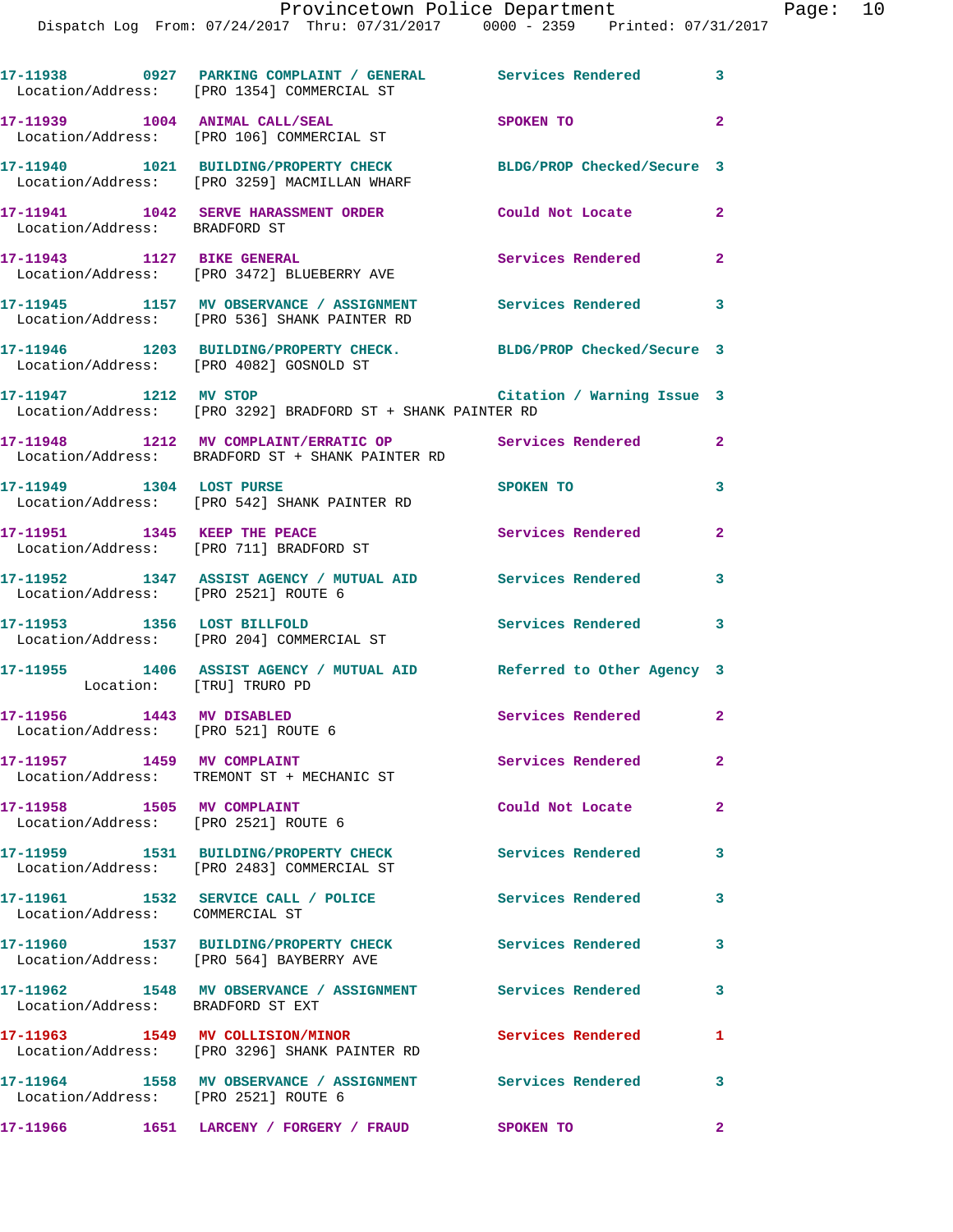|                                                                        | Provincetown Police Department<br>Dispatch Log From: 07/24/2017 Thru: 07/31/2017 0000 - 2359 Printed: 07/31/2017 |                            |                |
|------------------------------------------------------------------------|------------------------------------------------------------------------------------------------------------------|----------------------------|----------------|
|                                                                        | Location/Address: [PRO 994] MILLER HILL RD                                                                       |                            |                |
| Refer To Accident: 17-57-AC                                            | 17-11967 1653 BIKE ACCIDENT<br>Location/Address: [PRO 94] BRADFORD ST                                            | <b>PATIENT REFUSAL</b>     | 3              |
|                                                                        | 17-11965 1654 BUILDING/PROPERTY CHECK Services Rendered<br>Location/Address: [PRO 3259] MACMILLAN WHARF          |                            | 3              |
|                                                                        | 17-11969 1720 MEDICAL EMERGENCY/D.O.T.<br>Location/Address: [PRO 440] HARRY KEMP WAY                             | Transported to Hospital    | 1              |
|                                                                        | 17-11971 1759 MEDICAL EMERGENCY/D.O.T. HEART<br>Location/Address: [PRO 440] HARRY KEMP WAY                       | Transported to Hospital    | 1              |
|                                                                        | 17-11973 1914 LARCENY / FORGERY / FRAUD Services Rendered<br>Location/Address: [PRO 302] COMMERCIAL ST           |                            | $\overline{2}$ |
|                                                                        | 17-11974 1924 BUILDING/PROPERTY CHECK Services Rendered<br>Location/Address: [PRO 2898] JEROME SMITH RD          |                            | 3              |
|                                                                        | 17-11975 1939 KEEP THE PEACE<br>Location/Address: [PRO 1789] BRADFORD ST                                         | Services Rendered          | $\overline{a}$ |
|                                                                        | 17-11976 1943 FOLLOW UP<br>Location/Address: [PRO 302] COMMERCIAL ST                                             | Services Rendered          | $\mathbf{2}$   |
|                                                                        | 17-11977 1959 ANIMAL CALL<br>Location/Address: [PRO 105] COMMERCIAL ST                                           | SPOKEN TO                  | $\mathbf{2}$   |
|                                                                        | 17-11980 2036 BUILDING/PROPERTY CHECK<br>Location/Address: [PRO 3033] COMMERCIAL ST                              | BLDG/PROP Checked/Secure 3 |                |
|                                                                        | 17-11981 2100 MEDICAL EMERGENCY<br>Location/Address: [PRO 208] COMMERCIAL ST                                     | <b>PATIENT REFUSAL</b>     | 1              |
| 17-11982 2133 MV STOP<br>Location/Address: ROUTE 6                     |                                                                                                                  | <b>VERBAL WARNING</b>      | 3              |
|                                                                        | 17-11983 2147 BUILDING/PROPERTY CHECK<br>Location/Address: [PRO 4080] RYDER ST EXT                               | BLDG/PROP Checked/Secure 3 |                |
| Location/Address: [PRO 3287] ROUTE 6                                   | 17-11984 2149 BUILDING/PROPERTY CHECK                                                                            | BLDG/PROP Checked/Secure 3 |                |
|                                                                        | 17-11986 2212 BUILDING/PROPERTY CHECK<br>Location/Address: [PRO 4084] COMMERCIAL ST                              | BLDG/PROP Checked/Secure 3 |                |
| 17-11987 2218 NOISE COMPLAINT<br>Location/Address: [PRO 777] BROWNE ST |                                                                                                                  | SPOKEN TO                  | 3              |
| 17-11989 2224 LOBBY TRAFFIC                                            | Location/Address: [PRO 542] SHANK PAINTER RD                                                                     | Services Rendered          | $\mathbf{2}$   |
|                                                                        | 17-11988 2225 BUILDING/PROPERTY CHECK BLDG/PROP Checked/Secure 3<br>Location/Address: [PRO 1638] COMMERCIAL ST   |                            |                |
| For Date: $07/28/2017$ - Friday                                        |                                                                                                                  |                            |                |
|                                                                        | 17-11990 6000 STREET PERFORMER COMPLAINT SPOKEN TO<br>Location/Address: [PRO 300] COMMERCIAL ST                  |                            | 3              |
| 17-11991 0013 MV STOP<br>Location/Address: PRINCE ST                   |                                                                                                                  | <b>VERBAL WARNING</b>      | 3              |
|                                                                        | 17-11992 0021 BUILDING/PROPERTY CHECK<br>Location/Address: [PRO 248] COMMERCIAL ST                               | BLDG/PROP Checked/Secure 3 |                |

**17-11993 0026 BUILDING/PROPERTY CHECK Services Rendered 3** 

Location/Address: [PRO 3259] MACMILLAN WHARF

Page:  $11$ <br>017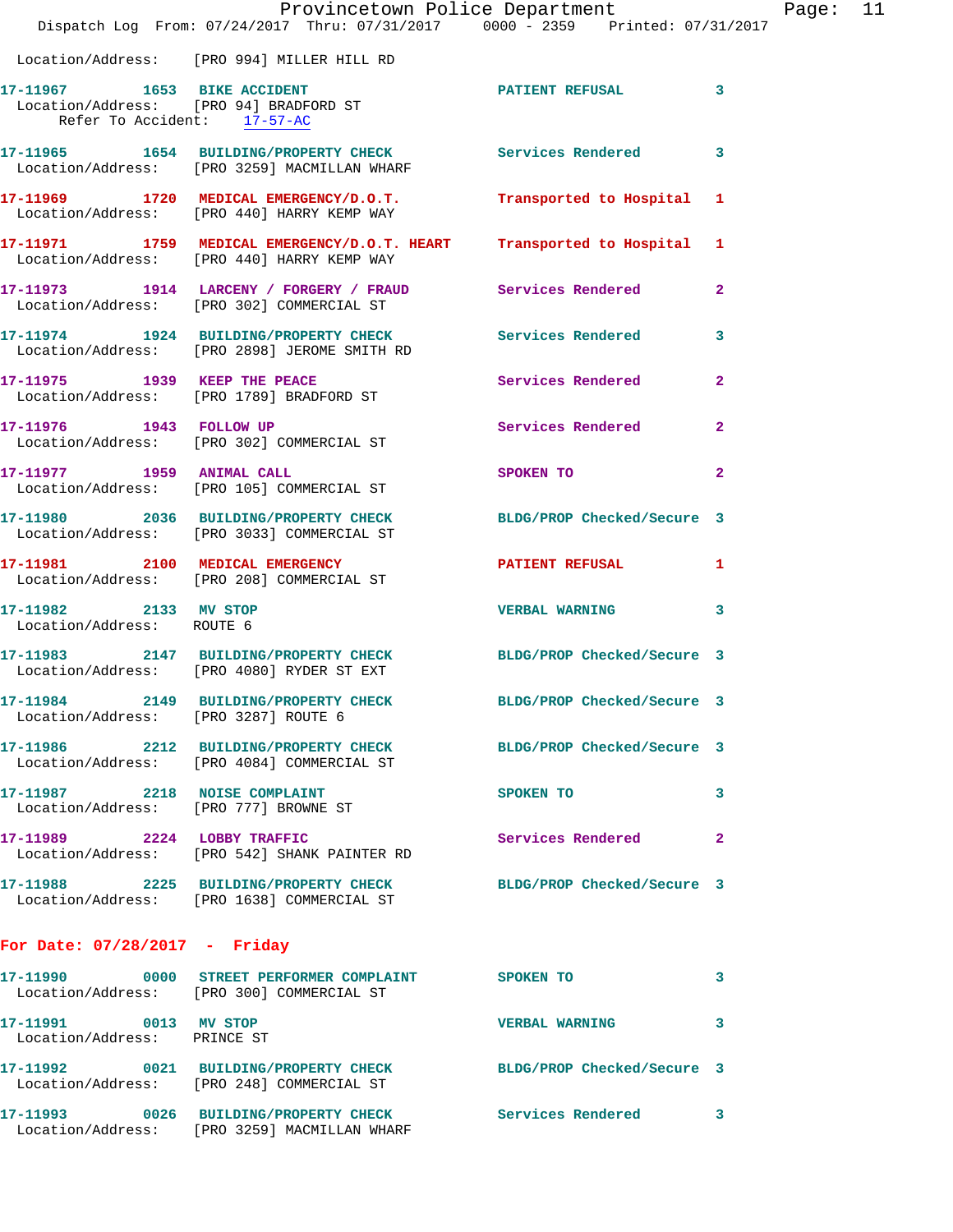|                                                             | 17-11994 0037 BUILDING/PROPERTY CHECK BLDG/PROP Checked/Secure 3<br>Location/Address: [PRO 4080] RYDER ST EXT     |                            |                |
|-------------------------------------------------------------|-------------------------------------------------------------------------------------------------------------------|----------------------------|----------------|
|                                                             | 17-11995 0049 BUILDING/PROPERTY CHECK<br>Location/Address: [PRO 175] COMMERCIAL ST                                | BLDG/PROP Checked/Secure 3 |                |
|                                                             | 17-11997 0052 DISTURBANCE / FIGHT / ARGUMENT SPOKEN TO<br>Location/Address: [PRO 120] COMMERCIAL ST               |                            | $\mathbf{1}$   |
|                                                             | 17-11996 60054 MV OBSERVANCE / ASSIGNMENT No Action Required<br>Location/Address: BRADFORD ST + RYDER ST          |                            | 3              |
|                                                             | 17-11998 0129 DISTURBANCE / FIGHT / ARGUMENT Services Rendered<br>Location/Address: [PRO 223] COMMERCIAL ST       |                            | 1              |
|                                                             | 17-12000 0309 SUSPICIOUS ACTIVITY<br>Location/Address: [PRO 606] CONWELL ST                                       | Could Not Locate           | $\mathbf{2}$   |
|                                                             | 17-12001 0709 BUILDING/PROPERTY CHECK<br>Location/Address: [PRO 3430] COMMERCIAL ST                               | <b>Services Rendered</b>   | 3              |
| 17-12002 0715 BY-LAW VIOLATION                              | Location/Address: [PRO 4083] PEARL ST                                                                             | <b>GONE ON ARRIVAL</b>     | $\overline{a}$ |
| Refer To Arrest: 17-174-AR                                  | 17-12003 0750 ESCORT / TRANSPORT<br>Location/Address: [PRO 542] SHANK PAINTER RD                                  | <b>Services Rendered</b>   | 3              |
| 17-12005 0900 SERVE SUMMONS                                 | Location/Address: [PRO 1789] BRADFORD ST                                                                          | Could Not Locate           | 3              |
| 17-12006 0906 MV COMPLAINT<br>Location/Address: BRADFORD ST |                                                                                                                   | Could Not Locate           | $\mathbf{2}$   |
|                                                             | 17-12007 0923 ANIMAL CALL/GOOSE<br>Location/Address: [PRO 1633] COMMERCIAL ST                                     | Services Rendered          | $\mathbf{2}$   |
|                                                             | 17-12008 0945 BUILDING/PROPERTY CHECK<br>Location/Address: [PRO 2483] COMMERCIAL ST                               | <b>Services Rendered</b>   | 3              |
|                                                             | 17-12009 1007 LOST IPHONE RED CASE<br>Location/Address: [PRO 542] SHANK PAINTER RD                                | Services Rendered 3        |                |
|                                                             | 17-12010 1045 ASSIST AGENCY / MUTUAL AID Referred to Other Agency 3<br>Location: [PRO 3210] LONG POINT LIGHTHOUSE |                            |                |
|                                                             | 17-12011 1103 BUILDING/PROPERTY CHECK<br>Location/Address: [PRO 1296] BRADFORD ST                                 | BLDG/PROP Checked/Secure 3 |                |
| 17-12012 1111 FOLLOW UP                                     | Location/Address: [PRO 1516] BRADFORD ST                                                                          | No Action Required         | $\mathbf{2}$   |
| 17-12013 1130 MV STOP                                       | Location/Address: [PRO 2479] ROUTE 6                                                                              | Citation / Warning Issue 3 |                |
| 17-12014 1148 FOLLOW UP                                     | Location/Address: [PRO 542] SHANK PAINTER RD                                                                      | SPOKEN TO                  | $\mathbf{2}$   |
| 17-12015 1155 MV STOP                                       | Location/Address: [PRO 3004] BRADFORD ST                                                                          | Citation / Warning Issue 3 |                |
|                                                             | 17-12016 1204 PARK, WALK & TALK<br>Location/Address: [PRO 105] COMMERCIAL ST                                      | Services Rendered          | $\mathbf{2}$   |
| $17-12017$ 1205 PARK, WALK & TALK                           | Location: [PRO 3431] LOPES SQUARE                                                                                 | No Action Required         | $\mathbf{2}$   |
|                                                             | 17-12018 1244 MEDICAL EMERGENCY<br>Location/Address: [PRO 399] COMMERCIAL ST                                      | Transported to Hospital 1  |                |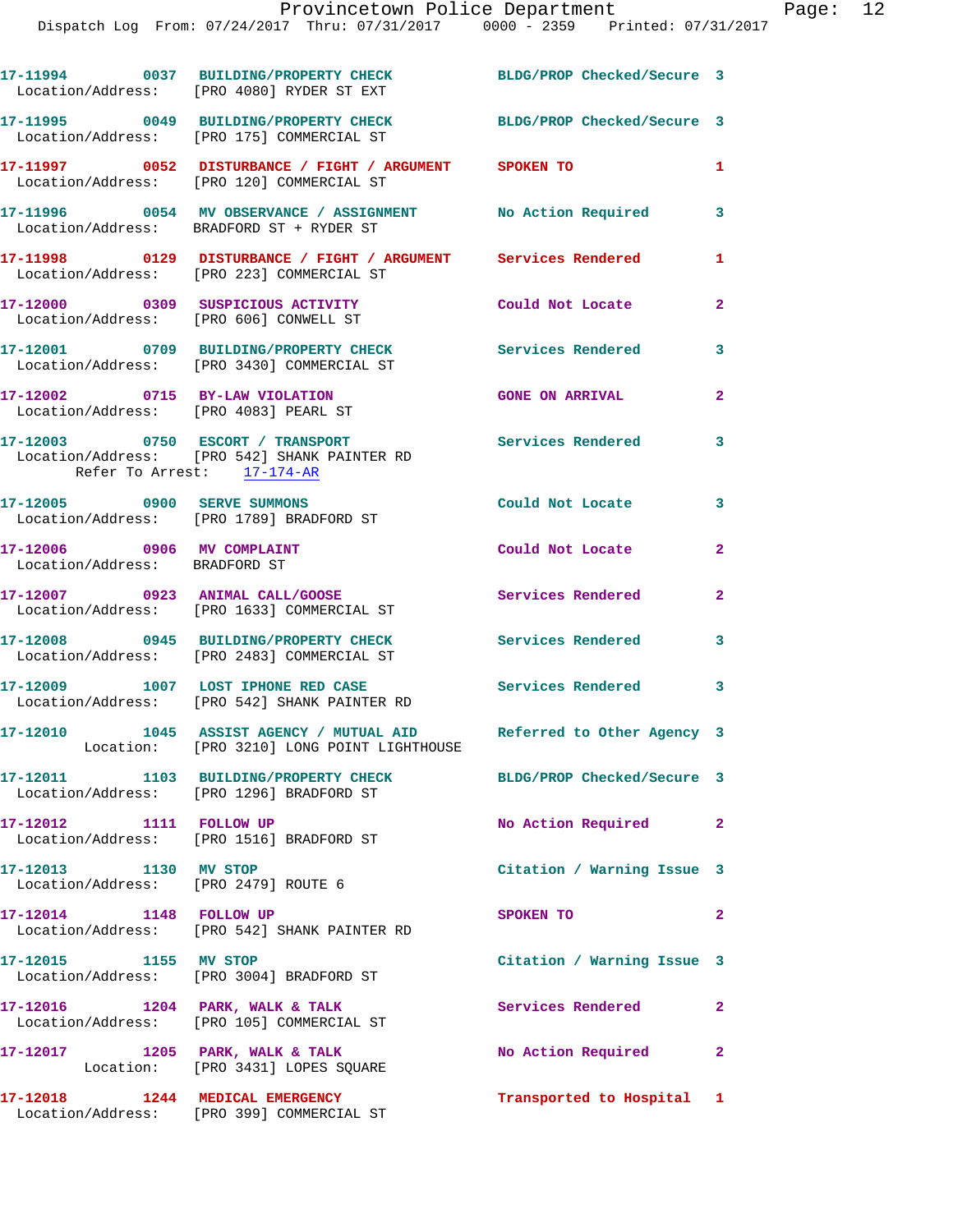|                                                               |                                                                                  | Provincetown Police Department The Page: 13<br>Dispatch Log From: 07/24/2017 Thru: 07/31/2017 0000 - 2359 Printed: 07/31/2017 |    |  |
|---------------------------------------------------------------|----------------------------------------------------------------------------------|-------------------------------------------------------------------------------------------------------------------------------|----|--|
|                                                               | Location/Address: [PRO 2463] COMMERCIAL ST                                       | 17-12019 1258 PARKING COMPLAINT / GENERAL Citation / Warning Issue 3                                                          |    |  |
|                                                               | Location/Address: BRADFORD ST + STANDISH ST                                      | 17-12020 1315 MV OBSERVANCE / ASSIGNMENT Services Rendered 3                                                                  |    |  |
| 17-12021 1319 MV STOP<br>Location/Address: ALDEN ST           |                                                                                  | Citation / Warning Issue 3                                                                                                    |    |  |
|                                                               |                                                                                  | 17-12022 1330 LOST SKATEBOARD Services Rendered 3<br>Location/Address: [PRO 444] HIGH POLE HILL                               |    |  |
|                                                               | 17-12023 1408 SERVE SUMMONS<br>Location/Address: [PRO 1789] BRADFORD ST          | Could Not Locate 3                                                                                                            |    |  |
|                                                               | Location/Address: [PRO 105] COMMERCIAL ST                                        | 17-12024 1533 PARK, WALK & TALK 1988 Services Rendered 2                                                                      |    |  |
|                                                               | Location/Address: SHANK PAINTER RD + BRADFORD ST                                 | 17-12026 1536 MV OBSERVANCE / ASSIGNMENT Services Rendered 3                                                                  |    |  |
|                                                               | Location/Address: [PRO 542] SHANK PAINTER RD                                     | 17-12028 1556 LOBBY TRAFFIC Services Rendered 3                                                                               | 38 |  |
|                                                               | Location/Address: [PRO 105] COMMERCIAL ST                                        | 17-12029 1625 PARK, WALK & TALK 1988 Services Rendered 2                                                                      |    |  |
| Location/Address: [PRO 1210] PEARL ST                         | 17-12031    1631 BIKE GENERAL                                                    | No Action Required 2                                                                                                          |    |  |
|                                                               | 17-12032 1635 LOST DEBIT CARD<br>Location/Address: [PRO 542] SHANK PAINTER RD    | Services Rendered 3                                                                                                           |    |  |
|                                                               | 17-12033 1705 BY-LAW VIOLATION<br>Location/Address: [PRO 4082] GOSNOLD ST        | Services Rendered 2                                                                                                           |    |  |
| Location/Address: COMMERCIAL ST<br>Refer To Arrest: 17-174-AR | 17-12035 1720 ASSIST CITIZEN<br>Location/Address: COMMERCIAL CE                  | Services Rendered 3                                                                                                           |    |  |
|                                                               | 17-12036 1743 LOST WALLET<br>Location/Address: [PRO 542] SHANK PAINTER RD        | Services Rendered 3                                                                                                           |    |  |
|                                                               | Location/Address: [PRO 3430] COMMERCIAL ST<br>Refer To Arrest: 17-175-AR         | 17-12037 1747 MV COMPLAINT/WMS ARREST Arrest(s) Made 2                                                                        |    |  |
| 17-12038 1818 MV COMPLAINT<br>Location/Address: COMMERCIAL ST |                                                                                  | <b>Services Rendered</b><br>$\mathbf{2}$                                                                                      |    |  |
| 17-12039 1844 FOLLOW UP                                       | Location/Address: [PRO 3430] COMMERCIAL ST<br>Refer To Arrest: 17-175-AR         | Services Rendered 2                                                                                                           |    |  |
|                                                               | 17-12040 1925 MEDICAL EMERGENCY<br>Location/Address: [PRO 3912] SHANK PAINTER RD | PATIENT REFUSAL<br>$\mathbf{1}$                                                                                               |    |  |
|                                                               | 17-12041 1930 LOST WALLET<br>Location/Address: [PRO 542] SHANK PAINTER RD        | Services Rendered<br>$\mathbf{3}$                                                                                             |    |  |
| 17-12043 1944 2 DOGS IN M/V                                   | Location/Address: [PRO 94] BRADFORD ST                                           | Services Rendered 2                                                                                                           |    |  |
|                                                               | 17-12044 2004 ASSIST CITIZEN<br>Location/Address: [PRO 542] SHANK PAINTER RD     | Services Rendered<br>$\mathbf{3}$                                                                                             |    |  |
| 17-12057 2015 FOLLOW UP                                       | Location/Address: [PRO 302] COMMERCIAL ST                                        | Services Rendered 2                                                                                                           |    |  |
|                                                               | 17-12045 2016 LOST WALLET<br>Location/Address: [PRO 542] SHANK PAINTER RD        | Services Rendered 3                                                                                                           |    |  |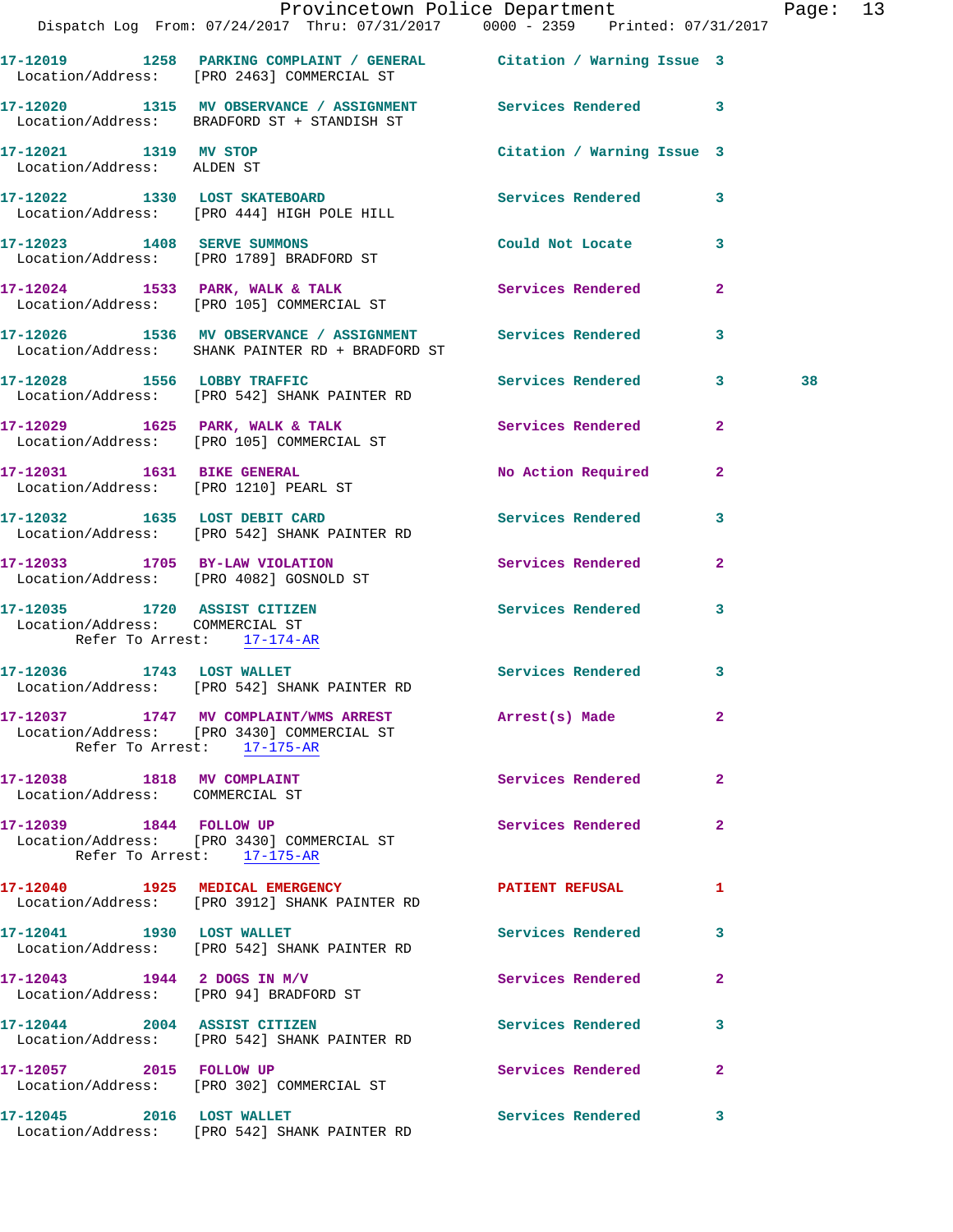|                                                              | Dispatch Log From: 07/24/2017 Thru: 07/31/2017 0000 - 2359 Printed: 07/31/2017                                |                            |                |
|--------------------------------------------------------------|---------------------------------------------------------------------------------------------------------------|----------------------------|----------------|
| 17-12046 2025 BAR CHECK<br>Location/Address: BRADFORD ST     |                                                                                                               | Services Rendered          | $\overline{a}$ |
|                                                              | 17-12047 2032 BAR CHECK<br>Location/Address: [PRO 106] COMMERCIAL ST                                          | <b>Services Rendered</b>   | $\mathbf{2}$   |
| Location/Address: PEARL ST                                   | 17-12048 2038 BY-LAW VIOLATION                                                                                | Services Rendered          | $\overline{2}$ |
|                                                              | 17-12049 2046 BUILDING/PROPERTY CHECK BLDG/PROP Checked/Secure 3<br>Location/Address: [PRO 4082] GOSNOLD ST   |                            |                |
|                                                              | 17-12050 2046 BUILDING/PROPERTY CHECK BLDG/PROP Checked/Secure 3<br>Location/Address: [PRO 208] COMMERCIAL ST |                            |                |
| 17-12051 2100 BAR CHECK                                      | Location/Address: [PRO 3430] COMMERCIAL ST                                                                    | <b>Services Rendered</b>   | $\mathbf{2}$   |
| 17-12052 2106 BAR CHECK                                      | Location/Address: [PRO 2391] BRADFORD ST                                                                      | Services Rendered          | $\mathbf{2}$   |
| 17-12053 2109 BARRICADE<br>Location/Address: RYDER ST        |                                                                                                               | <b>Services Rendered</b>   | 3              |
|                                                              | 17-12055 2118 ANIMAL CALL<br>Location/Address: [PRO 2369] COMMERCIAL ST                                       | SPOKEN TO                  | $\mathbf{2}$   |
|                                                              | 17-12056 2129 MV COLLISION/MINOR<br>Location/Address: [PRO 1700] COMMERCIAL ST                                | Services Rendered          | 1              |
| 17-12058 2234 SHOPLIFTER                                     | Location/Address: [PRO 230] COMMERCIAL ST                                                                     | <b>Services Rendered</b>   | 2              |
| 17-12059 2318 MV STOP                                        | Location/Address: BRADFORD ST + CONWELL ST                                                                    | <b>VERBAL WARNING</b>      | 3              |
| 17-12060 2348 MV DISABLED<br>Location/Address: RACE POINT RD |                                                                                                               | <b>Services Rendered</b>   | 2              |
| For Date: $07/29/2017$ - Saturday                            |                                                                                                               |                            |                |
| Location/Address: MACMILLAN WHARF                            |                                                                                                               |                            |                |
|                                                              | 17-12063 0049 BUILDING/PROPERTY CHECK BLDG/PROP Checked/Secure 3<br>Location/Address: [PRO 4080] RYDER ST EXT |                            |                |
| 17-12064 0056 BAR CHECK                                      | Location/Address: [PRO 3276] COMMERCIAL ST                                                                    | BLDG/PROP Checked/Secure 2 |                |
| 17-12067 0149 MV STOP                                        | Location/Address: [PRO 37] BRADFORD ST                                                                        | <b>VERBAL WARNING</b>      | 3              |
|                                                              | 17-12068 0155 MV OBSERVANCE / ASSIGNMENT Services Rendered<br>Location/Address: [PRO 105] COMMERCIAL ST       |                            | 3              |
| 17-12069 0157 MV STOP                                        | Location/Address: BRADFORD ST + CONWELL ST                                                                    | <b>VERBAL WARNING</b>      | 3              |
|                                                              | 17-12071 0604 BUILDING/PROPERTY CHECK<br>Location/Address: [PRO 3259] MACMILLAN WHARF                         | <b>Services Rendered</b>   | 3              |
|                                                              | 17-12072 0749 PARK, WALK & TALK<br>Location/Address: [PRO 105] COMMERCIAL ST                                  | Services Rendered          | 2              |
|                                                              | 17-12073 0803 BUILDING/PROPERTY CHECK<br>Location/Address: [PRO 3430] COMMERCIAL ST                           | <b>Services Rendered</b>   | 3              |
|                                                              | 17-12074 0806 BUILDING/PROPERTY CHECK                                                                         | Services Rendered          | 3              |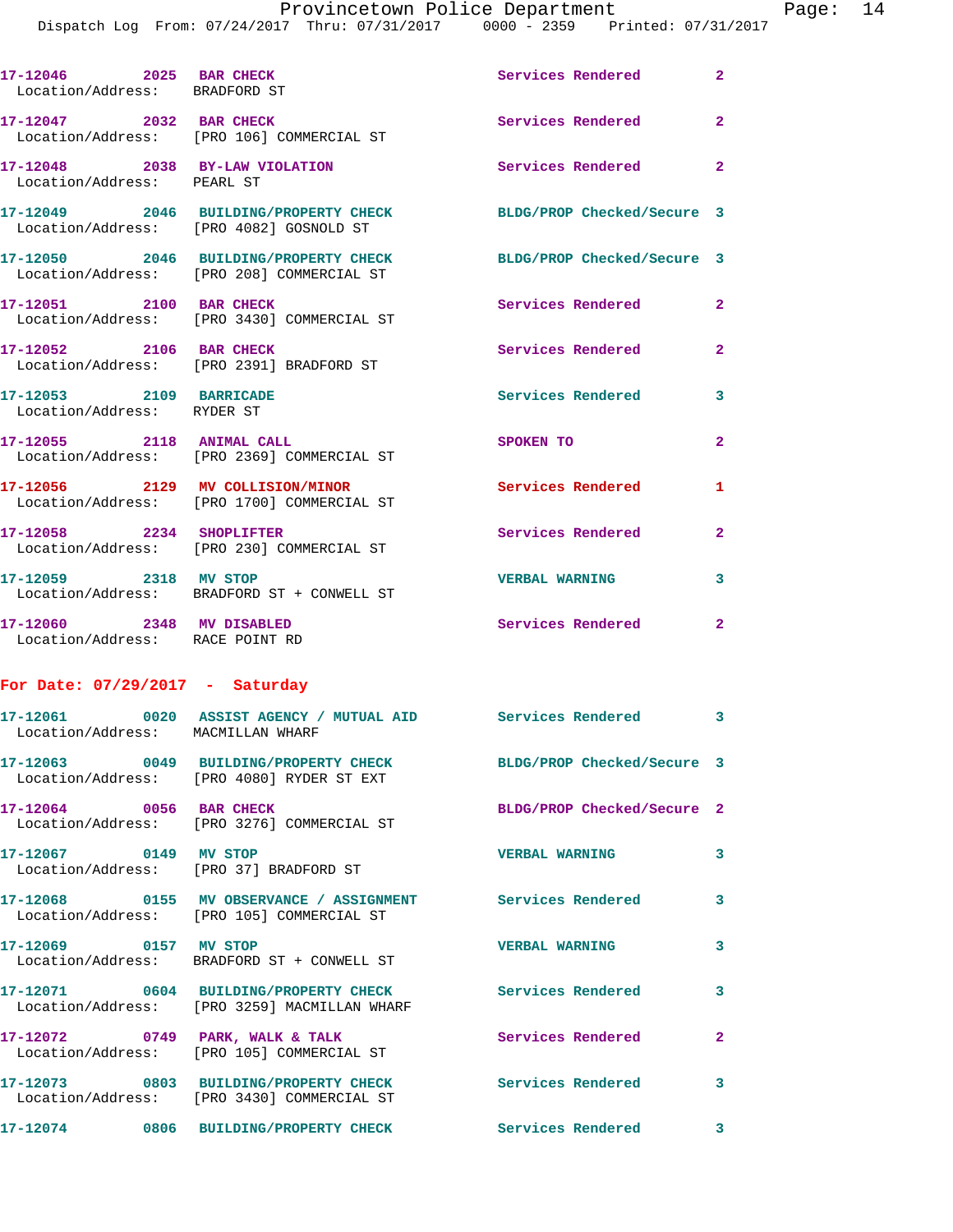|                                                             | Dispatch Log From: 07/24/2017 Thru: 07/31/2017 0000 - 2359 Printed: 07/31/2017                                     | Provincetown Police Department |              | Page: 15 |  |
|-------------------------------------------------------------|--------------------------------------------------------------------------------------------------------------------|--------------------------------|--------------|----------|--|
|                                                             | Location/Address: [PRO 3259] MACMILLAN WHARF                                                                       |                                |              |          |  |
|                                                             | 17-12075 0815 BUILDING/PROPERTY CHECK Services Rendered 3<br>Location/Address: [PRO 433] RYDER ST EXT              |                                |              |          |  |
|                                                             | 17-12076 0817 FOUND WALLET<br>Location/Address: [PRO 3420] JOHNSON ST                                              | Services Rendered 3            |              | 1        |  |
| Location/Address: [PRO 3440] ROUTE 6                        | 17-12077 0831 MV OBSERVANCE / ASSIGNMENT Services Rendered 3                                                       |                                |              |          |  |
| Location/Address: [PRO 2513] ROUTE 6                        | 17-12078 0850 VERBAL SPEED                                                                                         | VERBAL WARNING 3               |              |          |  |
| Location/Address: [PRO 2513] ROUTE 6                        | 17-12079 0902 WRITTEN WARNING SPEED                                                                                | Citation / Warning Issue 3     |              |          |  |
|                                                             | 17-12080 0932 BUILDING/PROPERTY CHECK Services Rendered 3<br>Location/Address: [PRO 2977] COMMERCIAL ST            |                                |              |          |  |
|                                                             | 17-12081 0942 BUILDING/PROPERTY CHECK Services Rendered 3<br>Location/Address: [PRO 2483] COMMERCIAL ST            |                                |              |          |  |
|                                                             | 17-12082 0952 LOOSE DOG/RETURNED<br>Location/Address: [PRO 3746] BRADFORD ST EXT                                   | Transferred Custody 2          |              |          |  |
|                                                             | 17-12083 1000 911 HANG-UP CALL<br>Location/Address: [PRO 56] BRADFORD ST                                           | Services Rendered 1            |              | 1        |  |
|                                                             | 17-12085 1047 SEASICKNESS/EVALUATION PATIENT REFUSAL<br>Location/Address: [PRO 2543] MACMILLAN WHARF               |                                | 1            |          |  |
|                                                             | 17-12086 1109 PARK, WALK & TALK<br>Location/Address: [PRO 537] SHANK PAINTER RD                                    | Services Rendered              | $\mathbf{2}$ |          |  |
|                                                             | 17-12087 1121 VERBAL SPEED<br>Location/Address: [PRO 2645] SHANK PAINTER RD                                        | VERBAL WARNING 3               |              |          |  |
|                                                             | 17-12088 1136 BUILDING/PROPERTY CHECK BLDG/PROP Checked/Secure 3<br>Location/Address: [PRO 1296] BRADFORD ST       |                                |              |          |  |
|                                                             | 17-12089 1144 PARK, WALK & TALK Services Rendered 2<br>Location/Address: [PRO 526] RYDER ST EXT                    |                                |              |          |  |
|                                                             | 17-12090 1145 PARK, WALK & TALK<br>Location/Address: [PRO 105] COMMERCIAL ST                                       | <b>Services Rendered</b> 2     |              |          |  |
|                                                             | 17-12092 1320 PARK, WALK & TALK<br>Location/Address: [PRO 105] COMMERCIAL ST                                       | Services Rendered 2            |              |          |  |
| 17-12093 1331 THREATS                                       | Location/Address: [PRO 542] SHANK PAINTER RD                                                                       | Services Rendered 2            |              |          |  |
|                                                             | 17-12094 1401 MV COMPLAINT<br>Location/Address: DAGGETT LN + COMMERCIAL ST                                         | Services Rendered 2            |              |          |  |
| 17-12095 1414 MV STOP                                       | Location/Address: ROUTE 6 + SNAIL RD                                                                               | Citation / Warning Issue 3     |              |          |  |
|                                                             | 17-12096   1432   BUILDING/PROPERTY CHECK   BLDG/PROP Checked/Secure   3<br>Location/Address: [PRO 3287] ROUTE   6 |                                |              |          |  |
|                                                             | 17-12097 1441 FOUND VISA DEBIT CARD Services Rendered 3<br>Location/Address: [PRO 542] SHANK PAINTER RD            |                                |              |          |  |
| 17-12099 1504 MV STOP<br>Location/Address: SHANK PAINTER RD |                                                                                                                    | Citation / Warning Issue 3     |              |          |  |
| 17-12101 1509 FOLLOW UP                                     | Location/Address: [PRO 1789] BRADFORD ST                                                                           | SPOKEN TO                      | $\mathbf{2}$ |          |  |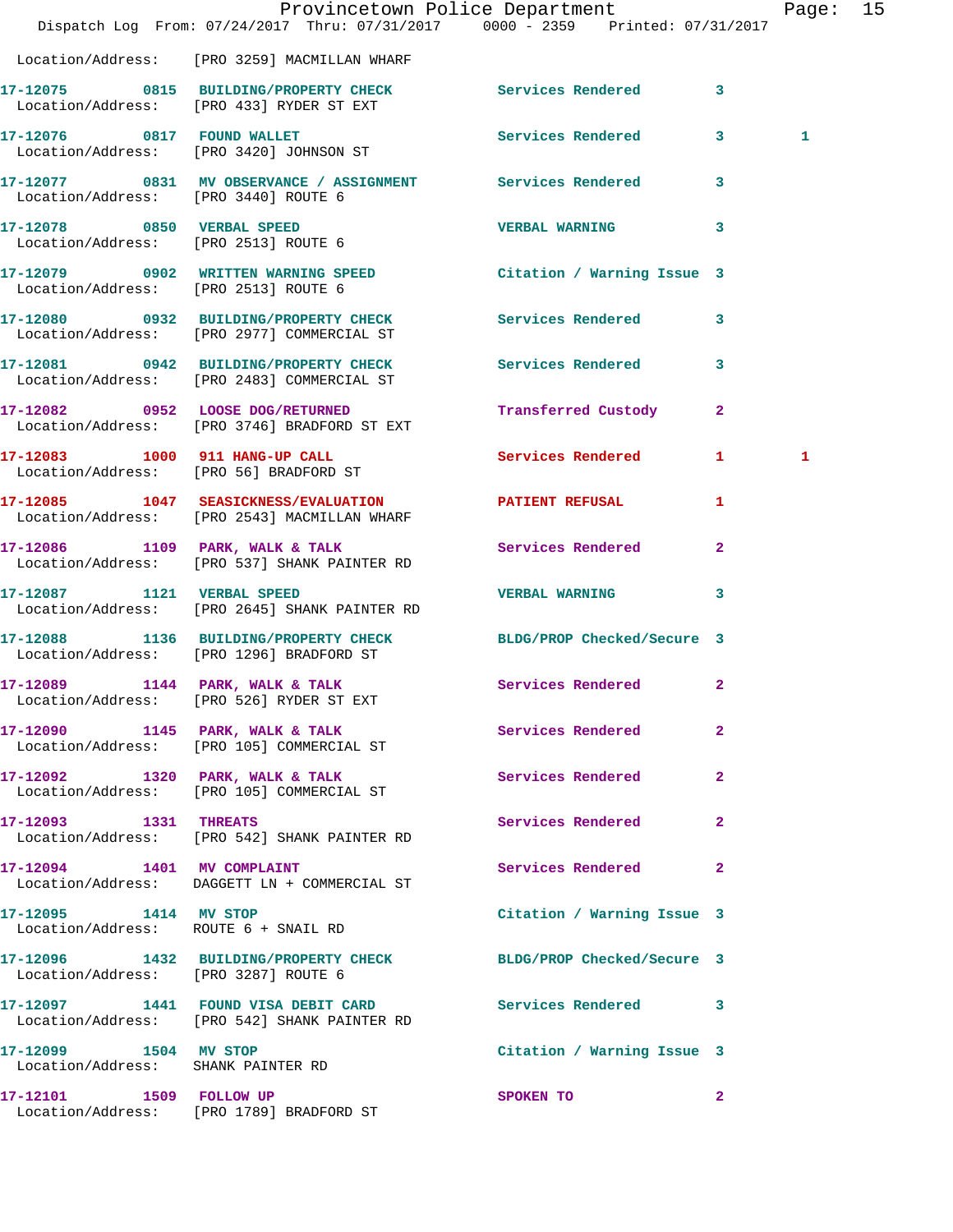|                                                         | Dispatch Log From: 07/24/2017 Thru: 07/31/2017 0000 - 2359 Printed: 07/31/2017                                 | Provincetown Police Department |                         | Page: 16 |  |
|---------------------------------------------------------|----------------------------------------------------------------------------------------------------------------|--------------------------------|-------------------------|----------|--|
|                                                         | 17-12102 1516 STREET PERFORMER COMPLAINT SPOKEN TO<br>Location/Address: [PRO 2581] COMMERCIAL ST               |                                | $\overline{\mathbf{3}}$ |          |  |
|                                                         | 17-12103 1528 PARK, WALK & TALK 1988 Services Rendered 2<br>Location/Address: [PRO 105] COMMERCIAL ST          |                                |                         |          |  |
|                                                         | 17-12104 1533 MV OBSERVANCE / ASSIGNMENT Services Rendered 3<br>Location/Address: [PRO 542] SHANK PAINTER RD   |                                |                         |          |  |
| 17-12105 1536 MV STOP                                   | Location/Address: [PRO 3296] SHANK PAINTER RD                                                                  | Citation / Warning Issue 3     |                         |          |  |
|                                                         | 17-12106 1539 ASSIST CITIZEN<br>Location/Address: [PRO 3713] CARVER ST                                         | Services Rendered 3            |                         |          |  |
|                                                         | 17-12107 1606 SPEEDING CARS<br>Location/Address: BRADFORD ST + SHANK PAINTER RD                                | Services Rendered              | $\mathbf{2}$            |          |  |
| Location/Address: HARRY KEMP WAY                        | 17-12108 1620 MV OBSERVANCE / ASSIGNMENT Services Rendered 3                                                   |                                |                         |          |  |
|                                                         | 17-12110 1702 MV COMPLAINT<br>Location/Address: [PRO 165] COMMERCIAL ST                                        | Could Not Locate               | $\overline{2}$          |          |  |
| Refer To Arrest: 17-174-AR                              | 17-12111 1715 SERVICE CALL / POLICE 3 Services Rendered 3<br>Location/Address: [PRO 105] COMMERCIAL ST         |                                |                         |          |  |
|                                                         | 17-12112 1717 MEDICAL EMERGENCY<br>Location/Address: [PRO 755] BRADFORD ST                                     | Transported to Hospital 1      |                         |          |  |
|                                                         | 17-12114 1828 911 / GENERAL<br>Location/Address: [PRO 3296] SHANK PAINTER RD                                   | Services Rendered 1            |                         |          |  |
|                                                         | 17-12116 1856 PARKING COMPLAINT / METER Services Rendered 3<br>Location/Address: [PRO 3166] SHANK PAINTER RD   |                                |                         |          |  |
| Refer To Summons: 17-176-AR                             | 17-12117 1907 SHOPLIFTING<br>Location/Address: [PRO 3314] COMMERCIAL ST                                        | Services Rendered              | $\overline{\mathbf{3}}$ |          |  |
|                                                         | 17-12118 1933 BIKE-ABANDONED Services Rendered 2<br>Location/Address: [PRO 2548] HOWLAND ST                    |                                |                         |          |  |
|                                                         | 17-12119 1953 BUILDING/PROPERTY CHECK BLDG/PROP Checked/Secure 3<br>Location/Address: [PRO 2206] COMMERCIAL ST |                                |                         |          |  |
|                                                         | 17-12120 2017 BUILDING/PROPERTY CHECK BLDG/PROP Checked/Secure 3<br>Location/Address: [PRO 2540] RACE POINT RD |                                |                         |          |  |
|                                                         | 17-12121 2022 MV OBSERVANCE / ASSIGNMENT No Action Required 3<br>Location/Address: STANDISH ST + BRADFORD ST   |                                |                         |          |  |
|                                                         | 17-12122 2027 MV STOP<br>Location/Address: [PRO 606] CONWELL ST                                                | <b>VERBAL WARNING</b>          | $\mathbf{3}$            |          |  |
| 17-12123 2041 MV COMPLAINT<br>Location/Address: ROUTE 6 |                                                                                                                | SPOKEN TO                      | $\mathbf{2}$            |          |  |
|                                                         | 17-12124 2045 MEDICAL EMERGENCY/UNRESPON PATIENT REFUSAL<br>Location/Address: [PRO 356] COMMERCIAL ST          |                                | 1                       |          |  |
|                                                         | 17-12125 2055 BAR CHECK<br>Location/Address: [PRO 2251] COMMERCIAL ST                                          | Services Rendered              | $\mathbf{2}$            |          |  |
|                                                         | 17-12126 2101 STREET PERFORMER COMPLAINT SPOKEN TO<br>Location/Address: [PRO 182] COMMERCIAL ST                |                                | 3                       |          |  |
|                                                         | 17-12129 2107 TRAFFIC CONTROL-BARRICADE No Action Required 3<br>Location/Address: RYDER ST + COMMERCIAL ST     |                                |                         |          |  |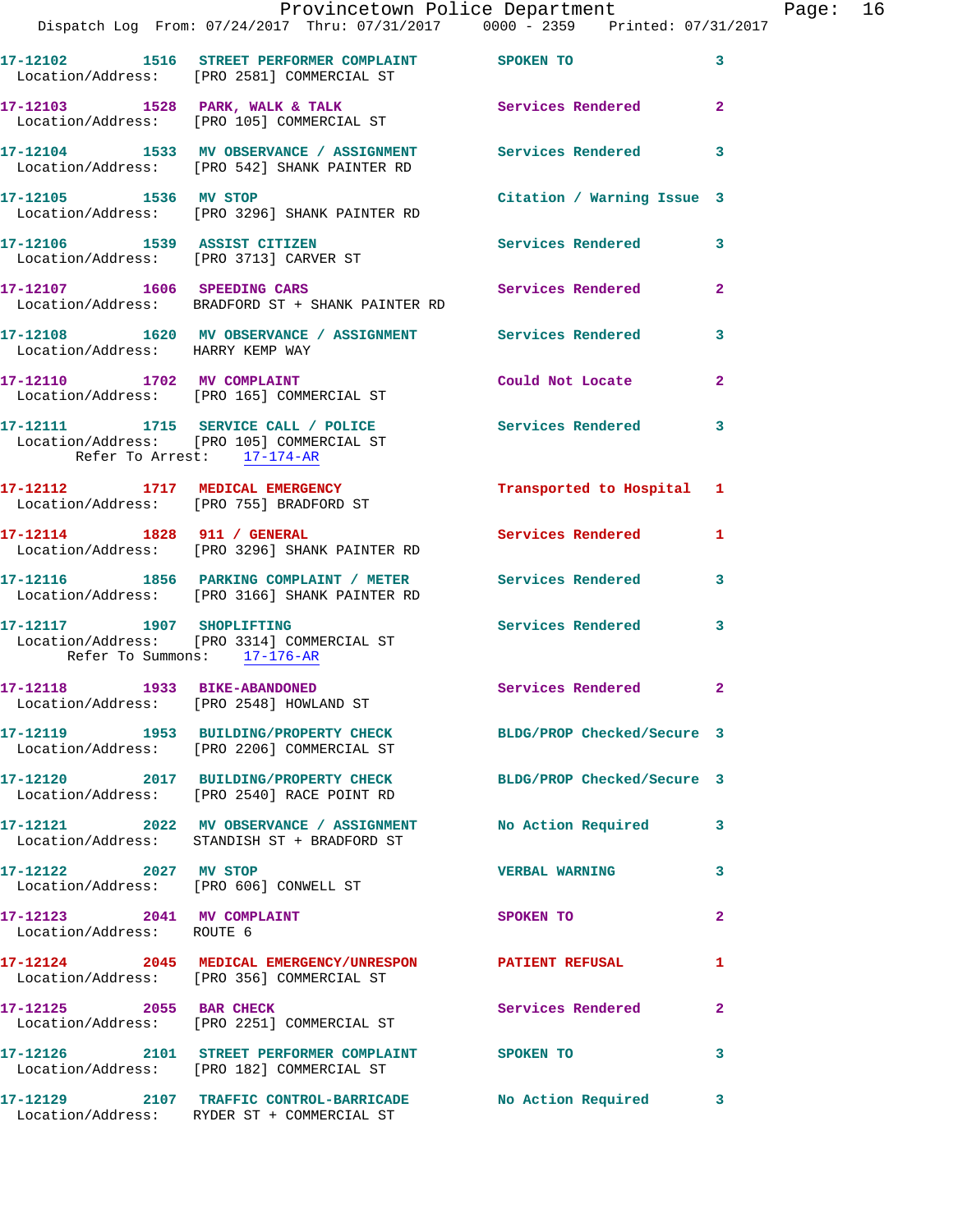|                                      | Dispatch Log From: 07/24/2017 Thru: 07/31/2017 0000 - 2359 Printed: 07/31/2017                                    | Provincetown Police Department                                                                                                                                                                                                     | Page: 17 |
|--------------------------------------|-------------------------------------------------------------------------------------------------------------------|------------------------------------------------------------------------------------------------------------------------------------------------------------------------------------------------------------------------------------|----------|
|                                      |                                                                                                                   |                                                                                                                                                                                                                                    |          |
|                                      | 17-12128 2112 BAR CHECK<br>Location/Address: [PRO 2832] COMMERCIAL ST                                             | No Action Required 2                                                                                                                                                                                                               |          |
|                                      | 17-12130 2124 BAR CHECK<br>Location/Address: [PRO 3117] COMMERCIAL ST                                             | No Action Required 2                                                                                                                                                                                                               |          |
|                                      | 17-12131 2133 BUILDING/PROPERTY CHECK BLDG/PROP Checked/Secure 3<br>Location/Address: COMMERCIAL ST               |                                                                                                                                                                                                                                    |          |
|                                      | 17-12132 2135 BUILDING/PROPERTY CHECK BLDG/PROP Checked/Secure 3<br>Location/Address: [PRO 4080] RYDER ST EXT     |                                                                                                                                                                                                                                    |          |
|                                      | 17-12133 2140 BAR CHECK<br>Location/Address: [PRO 3633] COMMERCIAL ST                                             | BLDG/PROP Checked/Secure 2                                                                                                                                                                                                         |          |
|                                      | 17-12134 2157 BAR CHECK<br>Location/Address: [PRO 1953] COMMERCIAL ST                                             | No Action Required 2                                                                                                                                                                                                               |          |
|                                      | 17-12135 2335 LOBBY TRAFFIC<br>Location/Address: [PRO 542] SHANK PAINTER RD                                       | Services Rendered 2                                                                                                                                                                                                                | 18       |
| For Date: $07/30/2017$ - Sunday      |                                                                                                                   |                                                                                                                                                                                                                                    |          |
|                                      | 17-12137 0001 BUILDING/PROPERTY CHECK BLDG/PROP Checked/Secure 3<br>Location/Address: [PRO 4080] RYDER ST EXT     |                                                                                                                                                                                                                                    |          |
|                                      | 17-12138 0006 MV OBSERVANCE / ASSIGNMENT Services Rendered 3<br>Location/Address: BRADFORD ST + STANDISH ST       |                                                                                                                                                                                                                                    |          |
|                                      | 17-12139 0021 BUILDING/PROPERTY CHECK BLDG/PROP Checked/Secure 3<br>Location/Address: [PRO 3033] COMMERCIAL ST    |                                                                                                                                                                                                                                    |          |
|                                      | 17-12141 0025 ASSIST CITIZEN<br>Location/Address: [PRO 542] SHANK PAINTER RD                                      | SPOKEN TO THE STATE OF THE STATE OF THE STATE OF THE STATE OF THE STATE OF THE STATE OF THE STATE OF THE STATE OF THE STATE OF THE STATE OF THE STATE OF THE STATE OF THE STATE OF THE STATE OF THE STATE OF THE STATE OF THE<br>3 |          |
| 17-12140 0034 MV STOP                | Location/Address: [PRO 53] BRADFORD ST                                                                            | <b>VERBAL WARNING</b><br>$\mathbf{3}$                                                                                                                                                                                              |          |
|                                      | 17-12142 0053 BUILDING/PROPERTY CHECK Services Rendered 3<br>Location/Address: [PRO 3259] MACMILLAN WHARF         |                                                                                                                                                                                                                                    |          |
| Location/Address: [PRO 3440] ROUTE 6 | 17-12153 6053 MV OBSERVANCE / ASSIGNMENT Services Rendered 3                                                      |                                                                                                                                                                                                                                    |          |
|                                      | 17-12144 0112 MV OBSERVANCE / ASSIGNMENT Services Rendered 3<br>Location/Address: HIGH POLE HILL + BRADFORD ST    |                                                                                                                                                                                                                                    |          |
|                                      | Location/Address: [PRO 3430] COMMERCIAL ST                                                                        |                                                                                                                                                                                                                                    |          |
|                                      | 17-12146 0231 BUILDING/PROPERTY CHECK BLDG/PROP Checked/Secure 3<br>Location/Address: [PRO 1780] JOHNSON ST       |                                                                                                                                                                                                                                    |          |
|                                      | 17-12148 0247 911 / GENERAL<br>Location/Address: [PRO 56] BRADFORD ST                                             | Services Rendered 1                                                                                                                                                                                                                |          |
|                                      | 17-12149 0335 NOISE COMPLAINT<br>Location/Address: [PRO 1693] COMMERCIAL ST                                       | SPOKEN TO 3                                                                                                                                                                                                                        |          |
|                                      | 17-12150 0355 BUILDING/PROPERTY CHECK BLDG/PROP Checked/Secure 3<br>Location/Address: [PRO 545] SHANK PAINTER RD  |                                                                                                                                                                                                                                    |          |
|                                      | 17-12151 0358 BUILDING/PROPERTY CHECK BLDG/PROP Checked/Secure 3<br>Location/Address: [PRO 1778] SHANK PAINTER RD |                                                                                                                                                                                                                                    |          |
|                                      | 17-12152 0411 BUILDING/PROPERTY CHECK BLDG/PROP Checked/Secure 3<br>Location/Address: [PRO 530] SHANK PAINTER RD  |                                                                                                                                                                                                                                    |          |
|                                      | 17-12154 0610 BUILDING/PROPERTY CHECK BLDG/PROP Checked/Secure 3<br>Location/Address: [PRO 16] BRADFORD ST        |                                                                                                                                                                                                                                    |          |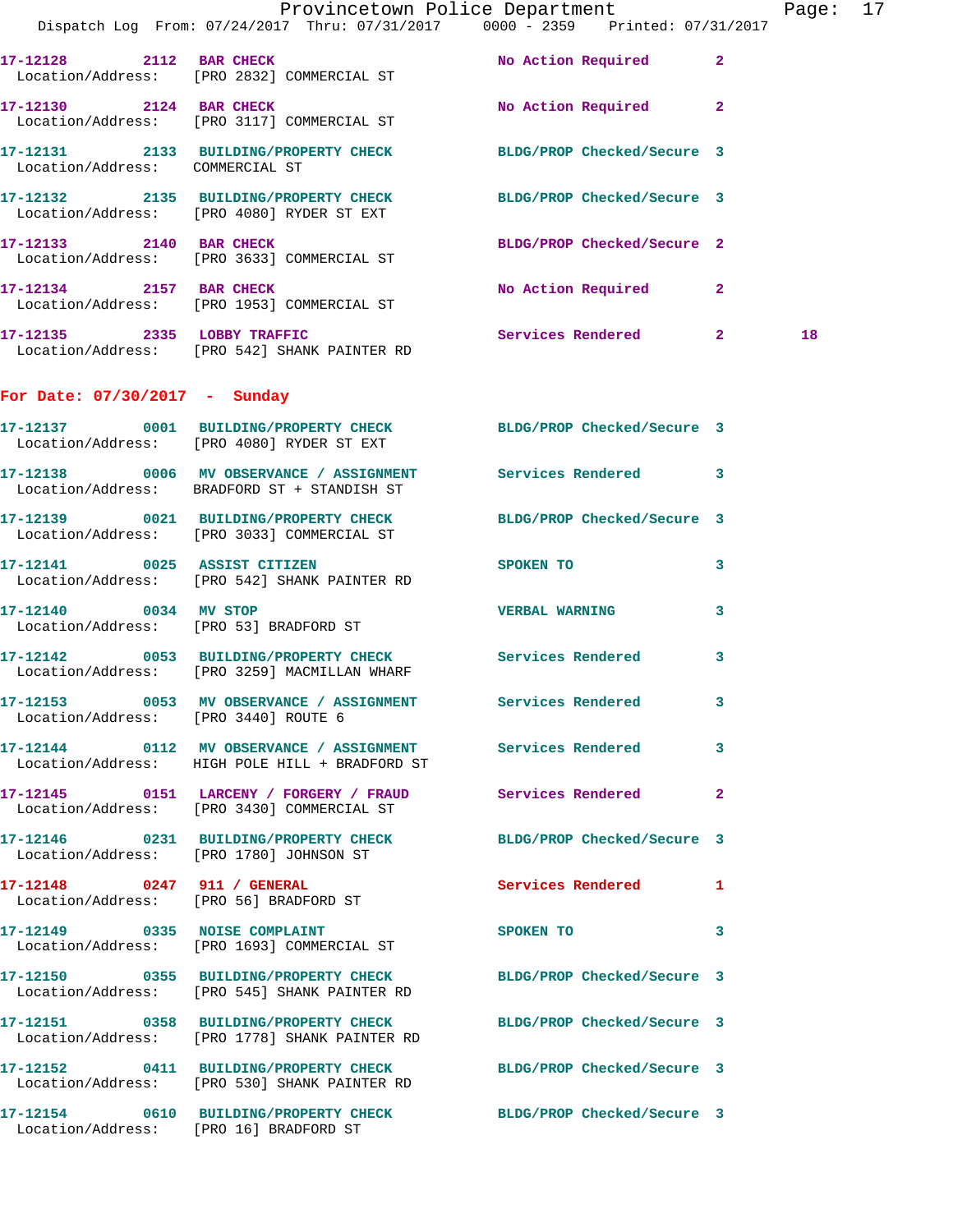| Location/Address: ROUTE 6 + HOWLAND ST                                                              | 17-12155 0737 MV OBSERVANCE / ASSIGNMENT Services Rendered                             |                            | $\overline{\mathbf{3}}$ |
|-----------------------------------------------------------------------------------------------------|----------------------------------------------------------------------------------------|----------------------------|-------------------------|
|                                                                                                     | 17-12156 0819 B & E / BURGLARY<br>Location/Address: [PRO 357] COMMERCIAL ST            | <b>Services Rendered</b>   | $\overline{2}$          |
| 17-12157 0828 LOST COLLEGE ID                                                                       | Location/Address: [PRO 542] SHANK PAINTER RD                                           | <b>Services Rendered</b>   | $\mathbf{3}$            |
| 17-12158 0913 ALARM - FIRE                                                                          | Location/Address: [PRO 372] COMMERCIAL ST                                              | False Alarm                | 1                       |
| 17-12159 0933 LOST CELLPHONE                                                                        | Location/Address: [PRO 105] COMMERCIAL ST                                              | Services Rendered          | $\mathbf{3}$            |
|                                                                                                     | 17-12160 0936 DRONE FLIGHT<br>Location/Address: [PRO 106] COMMERCIAL ST                | Services Rendered          | $\mathbf{2}$            |
| $17 - 12161$ 1000 B & E / BURGLARY<br>Location/Address: [PRO 451] JOHNSON ST                        |                                                                                        | Services Rendered          | $\mathbf{2}$            |
| 17-12162 1012 BIKE ACCIDENT<br>Location/Address: [PRO 2479] ROUTE 6<br>Refer To Accident: 17-58-AC  |                                                                                        | Transported to Hospital 3  |                         |
| 17-12163 1102 LOST WALLET                                                                           | Location/Address: [PRO 3259] MACMILLAN WHARF                                           | Services Rendered 3        |                         |
|                                                                                                     | 17-12164 1109 CHEST PAINS/TRANSPORT<br>Location/Address: [PRO 440] HARRY KEMP WAY      | Transported to Hospital 1  |                         |
|                                                                                                     | 17-12165 1123 BUILDING/PROPERTY CHECK<br>Location/Address: [PRO 3033] COMMERCIAL ST    | BLDG/PROP Checked/Secure 3 |                         |
| 17-12166 1131 DISORDERLY                                                                            | Location/Address: [PRO 2737] COMMERCIAL ST                                             | SPOKEN TO                  | $\mathbf{2}$            |
| 17-12167 1221 LOST WALLET                                                                           | Location/Address: [PRO 542] SHANK PAINTER RD                                           | Services Rendered          | 3                       |
| 17-12168 1241 DRONE FLIGHT<br>Location/Address: [PRO 2492] WINSLOW ST                               |                                                                                        | <b>Services Rendered</b>   | $\mathbf{2}$            |
| 17-12169    1300    911    CALL/RESCUE                                                              | Location/Address: [PRO 2223] BREWSTER ST                                               | <b>PATIENT REFUSAL</b>     | 1                       |
| 17-12171 1338 LOST WALLET                                                                           | Location/Address: [PRO 542] SHANK PAINTER RD                                           | Services Rendered 3        |                         |
|                                                                                                     | 17-12172 1406 BUILDING/PROPERTY CHECK<br>Location/Address: [PRO 4080] RYDER ST EXT     | BLDG/PROP Checked/Secure 3 |                         |
| 17-12173 1505 MEDICAL EMERGENCY<br>Location/Address: SNAIL RD + ROUTE 6                             |                                                                                        | Services Rendered 1        |                         |
|                                                                                                     | 17-12174 1518 BUILDING/PROPERTY CHECK<br>Location/Address: [PRO 1778] SHANK PAINTER RD | BLDG/PROP Checked/Secure 3 |                         |
| 17-12175 1522 MV COLLISION<br>Location/Address: ROUTE 6 + CONWELL ST<br>Refer To Accident: 17-59-AC |                                                                                        | Transported to Hospital 1  |                         |
| 17-12176 1523 DOG BITE                                                                              | Location/Address: [PRO 440] HARRY KEMP WAY                                             | Investigated               | $\mathbf{2}$            |
| 17-12177 1618 HAZARDS                                                                               | Location: [PRO 3431] LOPES SQUARE                                                      | Services Rendered          | $\overline{2}$          |
|                                                                                                     | 17-12178 1640 BY-LAW VIOLATION<br>Location/Address: [PRO 585] COMMERCIAL ST            | LICENSING VIOLATION 2      |                         |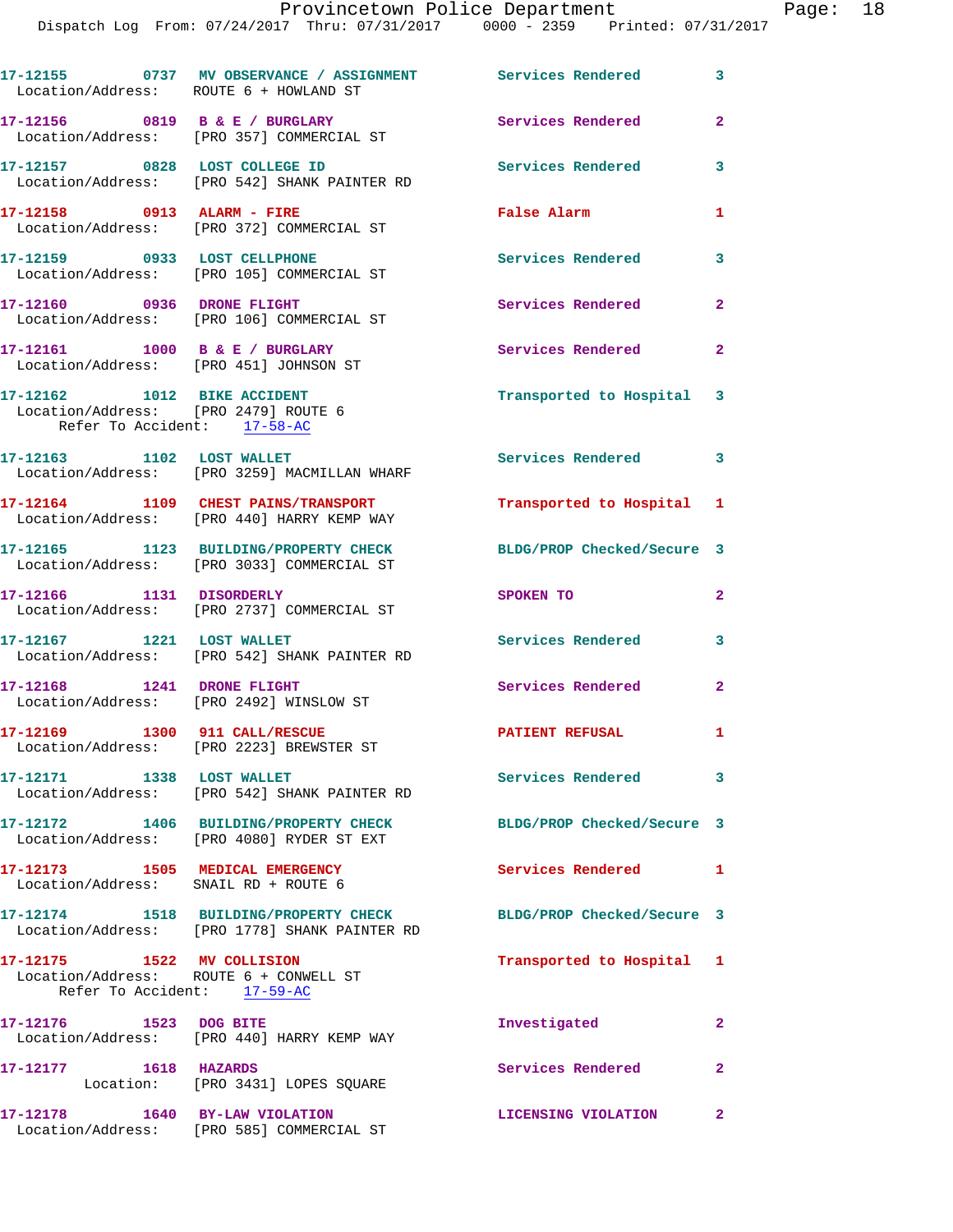|                                                         | Location/Address: [PRO 105] COMMERCIAL ST                                                                        | PATIENT REFUSAL 1          |                |
|---------------------------------------------------------|------------------------------------------------------------------------------------------------------------------|----------------------------|----------------|
|                                                         | 17-12180 1725 SERVICE CALL / POLICE<br>Location/Address: [PRO 1183] COMMERCIAL ST                                | No Action Required         | 3              |
| 17-12181 1726 911 / GENERAL                             | Location/Address: [PRO 515] RACE POINT RD                                                                        | No Action Required         | $\mathbf{1}$   |
| 17-12182 1734 COMPLAINT<br>Location/Address: HOWLAND ST |                                                                                                                  | <b>GONE ON ARRIVAL</b>     | 3              |
| 17-12183 1747 ANIMAL CALL                               | Location/Address: [PRO 208] COMMERCIAL ST                                                                        | Services Rendered          | $\mathbf{2}$   |
|                                                         | 17-12184 1826 MEDICAL EMERGENCY<br>Location/Address: [PRO 302] COMMERCIAL ST                                     | PATIENT REFUSAL            | $\mathbf{1}$   |
|                                                         | 17-12185 1850 PARK, WALK & TALK<br>Location/Address: [PRO 3442] COMMERCIAL ST                                    | <b>Services Rendered</b>   | $\overline{2}$ |
|                                                         | 17-12186 1921 BUILDING/PROPERTY CHECK<br>Location/Address: [PRO 3259] MACMILLAN WHARF                            | Services Rendered          | 3              |
| 17-12187 1923 NOISE COMPLAINT                           | Location/Address: [PRO 1270] ALDEN ST                                                                            | SPOKEN TO                  | 3              |
|                                                         | 17-12188    1926    SUSPICIOUS ACTIVITY<br>Location/Address: [PRO 3430] COMMERCIAL ST                            | <b>Services Rendered</b>   | $\mathbf{2}$   |
|                                                         | 17-12189 1933 MV DISABLED<br>Location/Address: [PRO 2490] PROVINCELANDS RD                                       | Services Rendered          | $\mathbf{2}$   |
| Location/Address: [PRO 2521] ROUTE 6                    | 17-12190 1948 MV OBSERVANCE / ASSIGNMENT Services Rendered                                                       |                            | $\mathbf{3}$   |
|                                                         | 17-12192 2021 LOST PROPERTY-WALLET<br>Location/Address: [PRO 542] SHANK PAINTER RD                               | Services Rendered          | 3              |
| 17-12193 2030 PARK, WALK & TALK                         | Location: [PRO 3431] LOPES SQUARE                                                                                | No Action Required 2       |                |
|                                                         | 17-12194 2041 BUILDING/PROPERTY CHECK<br>Location/Address: [PRO 3033] COMMERCIAL ST                              | BLDG/PROP Checked/Secure 3 |                |
|                                                         | Location/Address: [PRO 585] COMMERCIAL ST                                                                        |                            | 3              |
| 17-12198 2115 911 / M/V COMP                            | Location/Address: [PRO 2082] BLUEBERRY AVE                                                                       | Unfounded                  | $\mathbf{1}$   |
| 17-12199 2135 MEDICAL EMERGENCY                         | Location/Address: [PRO 2543] MACMILLAN WHARF                                                                     | <b>PATIENT REFUSAL</b>     | 1              |
|                                                         | 17-12200 2139 NOISE COMPLAINT<br>Location/Address: [PRO 3737] BRADFORD ST                                        | <b>Services Rendered</b>   | 3              |
| Location/Address: [PRO 4083] PEARL ST                   | 17-12202 2217 BUILDING/PROPERTY CHECK                                                                            | BLDG/PROP Checked/Secure 3 |                |
|                                                         | 17-12203 2217 BUILDING/PROPERTY CHECK BLDG/PROP Checked/Secure 3<br>Location/Address: [PRO 4084] COMMERCIAL ST   |                            |                |
|                                                         | 17-12205 2237 COMPLAINT/H.O. VIOL.<br>Location/Address: [PRO 542] SHANK PAINTER RD<br>Refer To Arrest: 17-179-AR | Services Rendered 3        |                |
|                                                         |                                                                                                                  | BLDG/PROP Checked/Secure 3 |                |

Location/Address: [PRO 4080] RYDER ST EXT